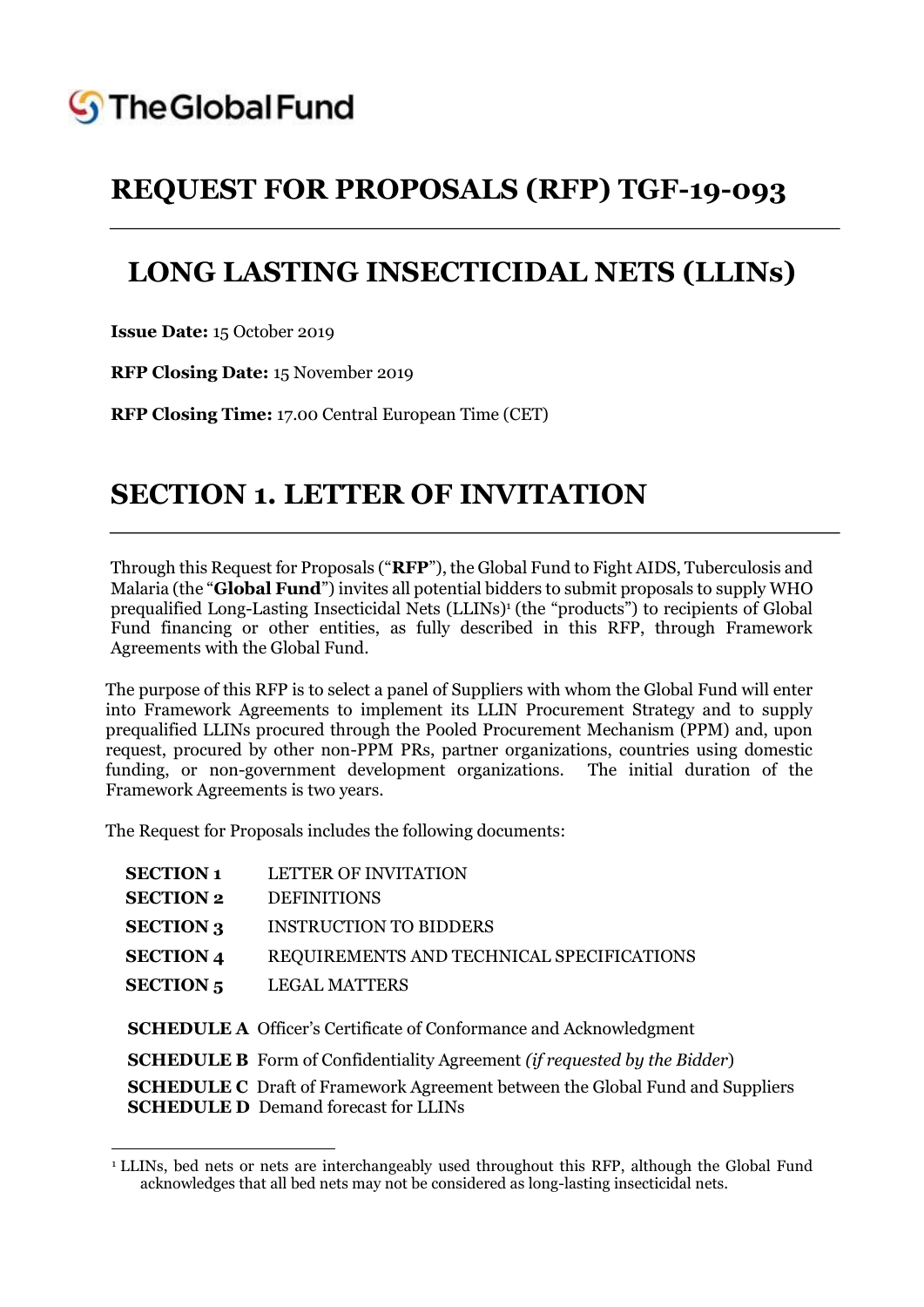**SCHEDULE E** Response Templates

- **E1:** Commercial (Excel File)
- **E2:** Technical (Excel File)<br>• **E3:** For Information and In
- **E3:** For Information and Implementation (Excel File)

**SCHEDULE F** Integrity Due Diligence (IDD) Questionnaire

Your proposal, comprising of the Commercial, Technical and For Information and Implementation response templates, should be submitted in accordance with Section 3.

# **SECTION 2. DEFINITIONS**

Definitions provided below apply to the terms used in this RFP. They may have different meaning(s) in other contexts.

| <b>Actual Goods</b>                                               | Actual date the products are ready for sampling                    |  |
|-------------------------------------------------------------------|--------------------------------------------------------------------|--|
| <b>Readiness Date:</b>                                            |                                                                    |  |
| AI:                                                               | Active ingredient                                                  |  |
| Allocated volume                                                  | Volume of LLINs allocated by the Global Fund to the Supplier       |  |
| (or volume)                                                       | for supply at the agreed price(s) but for which there is no        |  |
| allocation):                                                      | underwritten financial commitment.                                 |  |
| <b>Base Price:</b>                                                | The price for products offered by the Supplier without any         |  |
|                                                                   | discounts.                                                         |  |
| Batch:                                                            | A defined quantity of product manufactured in a single process     |  |
|                                                                   | or series of processes and therefore expected to be homogeneous    |  |
|                                                                   | (sometimes interchangeably with "lot").                            |  |
| Bidder:                                                           | Supplier of products in scope for this RFP who submits a           |  |
|                                                                   | proposal by the deadline for this RFP.                             |  |
| Bulk packaging:                                                   | LLINs packed in bales without individual bags                      |  |
| CAPA:                                                             | Corrective action, preventive action as part of a quality          |  |
|                                                                   | management system                                                  |  |
| Committed                                                         | Volume of LLINs that the Global Fund undertakes to underwrite      |  |
| volume (or                                                        | financially under the conditions of the Framework Agreement        |  |
| volume                                                            | (Schedule C of RFP), and for which the Supplier agrees to          |  |
| commitment):                                                      | provide during the period specified and at the prices specified in |  |
|                                                                   | the Framework Agreement.                                           |  |
| Dual AI net:                                                      | Next generation bed net containing 2 active ingredients            |  |
| EHS:                                                              | Environment, Health and Safety                                     |  |
| EMS:                                                              | <b>Environmental Management System</b>                             |  |
| ERP:                                                              | <b>Expert Review Panel</b>                                         |  |
| Free On Board is a delivery Incoterm meaning the Supplier<br>FOB: |                                                                    |  |
|                                                                   | delivers the goods, cleared for export, loaded on board the vessel |  |
|                                                                   | at the named port. For purposes of this RFP, the supplier will     |  |
|                                                                   | provide pricing FOB.                                               |  |
| GDP:                                                              | Good Distribution Practice are the minimum standards a             |  |
|                                                                   | Supplier should meet to ensure that the quality and integrity of   |  |
|                                                                   | the supplied products is maintained throughout the supply chain    |  |
| Global Fund                                                       | The applicable Global Fund Quality Assurance requirements for      |  |
| Quality                                                           | Vector Control Products as set out on the Global Fund website at   |  |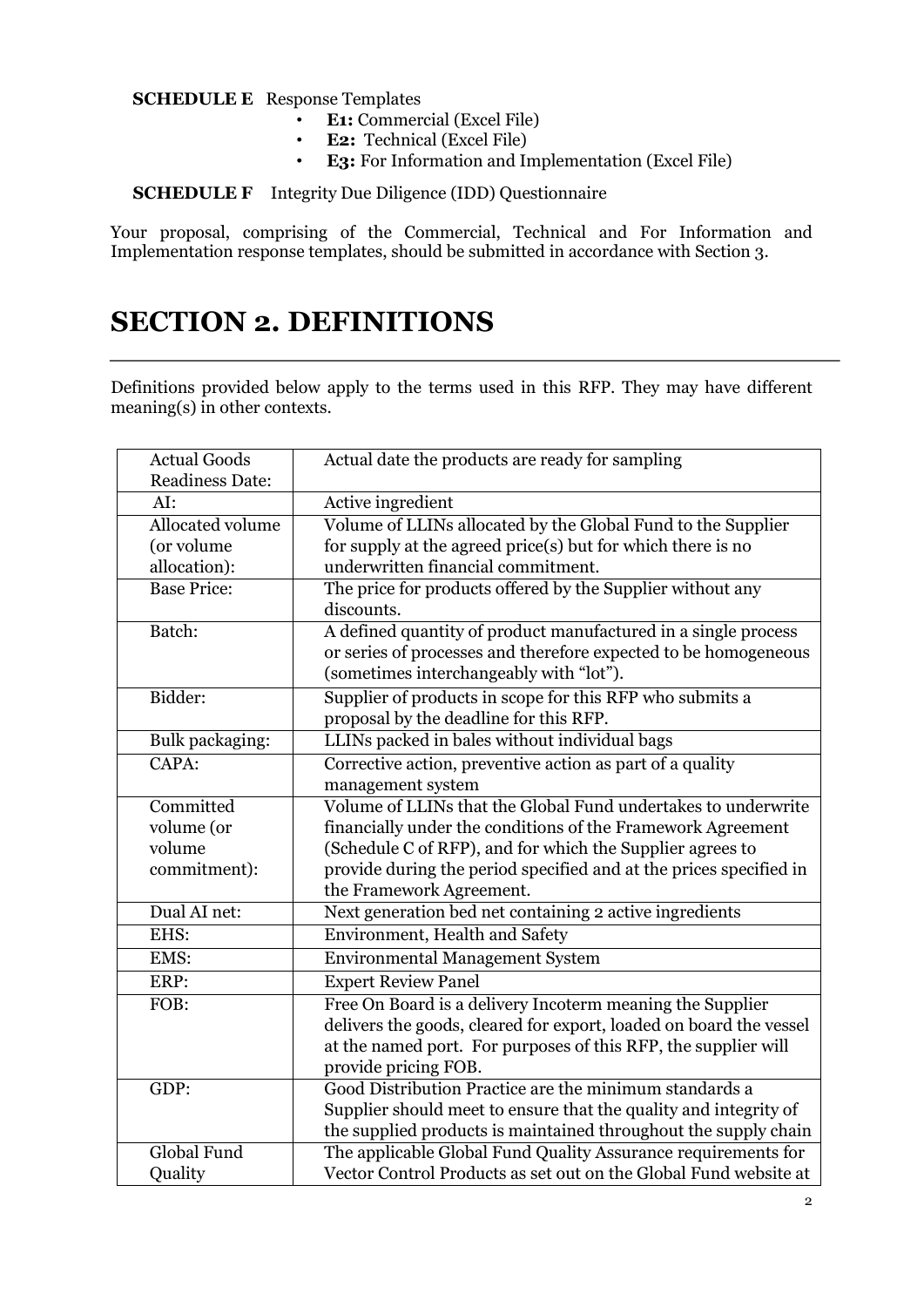| Assurance              | https://www.theglobalfund.org/en/sourcing-                                 |  |
|------------------------|----------------------------------------------------------------------------|--|
| Requirements:          | management/quality-assurance/other-products/ and as                        |  |
|                        | amended from time to time.                                                 |  |
| Global Fund:           | The Global Fund to Fight AIDS, Tuberculosis and Malaria. More              |  |
|                        | information is available here:                                             |  |
|                        | http://www.theglobalfund.org/en/                                           |  |
| GS1:                   | A global not-for-profit association that maintains standards for           |  |
|                        | unique identifiers of products and services, including barcodes,           |  |
|                        | allowing standardized inventory tracking. More information is              |  |
|                        | available here: https://www.gs1.org/about                                  |  |
| IDD:                   | <b>Integrity Due Diligence</b>                                             |  |
| ISO:                   | International Organization for Standardization, an organization            |  |
|                        | that develops and publishes international standards. More                  |  |
|                        | information is available here: https://www.iso.org                         |  |
| Incoterm:              | The International Commercial Terms are a set of rules which                |  |
|                        | define the responsibilities of sellers and buyers for the delivery         |  |
|                        | of goods under sales contracts.                                            |  |
| <b>IVCC:</b>           | Innovative Vector Control Consortium, a not-for-profit product             |  |
|                        | development partnership                                                    |  |
| LLIN:                  | Long-lasting Insecticidal Net                                              |  |
| M:                     | Millions                                                                   |  |
| National               | The official national government body of a country that governs            |  |
| Regulatory             | the Vector Control products regulatory activities within its               |  |
| Authority (NRA):       | jurisdiction.                                                              |  |
| <b>Next Generation</b> | New bed nets that have increased efficacy against pyrethroid-              |  |
| Bed Net:               | resistant mosquitoes                                                       |  |
| OH&S:                  | Occupational Health & Safety Management System                             |  |
| OTIF:                  | On time in full delivery. Further information is provided in               |  |
|                        | Schedule C.                                                                |  |
| PBO:                   | Piperonyl Butoxide, a synergist used to counter metabolic                  |  |
|                        | insecticide resistance                                                     |  |
| PBO Net:               | Bed net containing a pyrethroid insecticide and piperonyl                  |  |
|                        | butoxide                                                                   |  |
| Pooled                 | Program managed by the Global Fund that aggregates order                   |  |
| Procurement            | volumes on behalf of participating Principal Recipients of Global          |  |
| Mechanism              | Fund grant funding to negotiate best prices and delivery                   |  |
| (PPM):                 | conditions with Panel Suppliers. More information is available             |  |
|                        | at: https://www.theglobalfund.org/en/sourcing-                             |  |
|                        | management/healthproducts/                                                 |  |
| Principal              | Entity nominated to implement a program designed to utilize                |  |
| Recipient (PR):        | Global Fund grant funds to fight against the diseases of                   |  |
|                        | HIV/AIDS, tuberculosis and/or malaria, including                           |  |
|                        | strengthening of related health systems, in a country or sub-              |  |
| Procurement            | region.<br>A procurement services agent selected by the Global Fund to act |  |
| Services Agent         | as an agent on behalf of Principal Recipients in the procurement           |  |
| (PSA):                 | of health products, including LLINs through the Pooled                     |  |
|                        | Procurement Mechanism. The PSA is subject to change at any                 |  |
|                        | time.                                                                      |  |
|                        |                                                                            |  |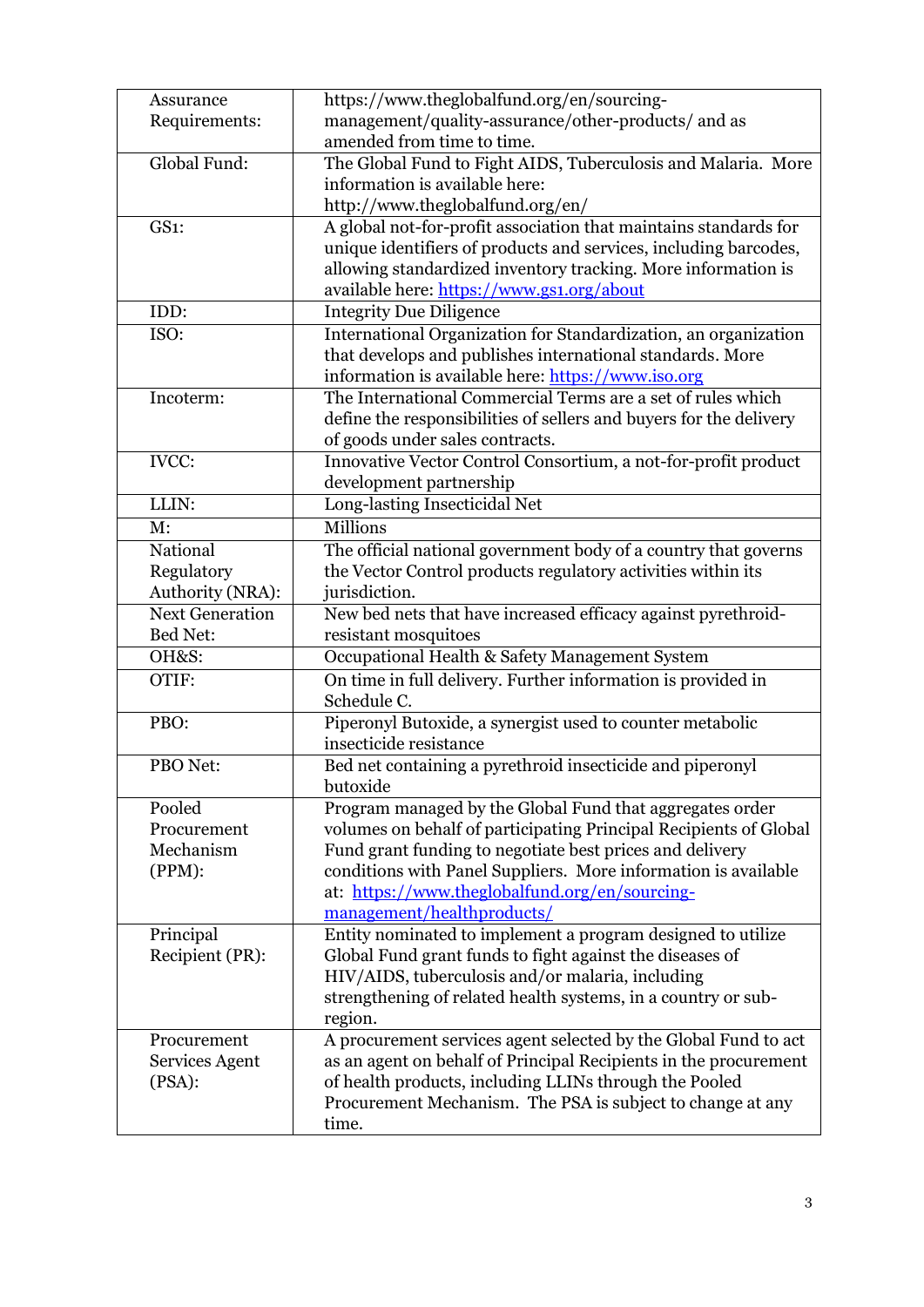| Purchase Order:       | Means an agreement between the PSA or any other designated<br>buyer and the Supplier for the procurement and delivery of |  |
|-----------------------|--------------------------------------------------------------------------------------------------------------------------|--|
|                       | products.                                                                                                                |  |
| QA:                   | <b>Quality Assurance</b>                                                                                                 |  |
| $\overline{QC}$ :     | <b>Quality Control</b>                                                                                                   |  |
| QMS:                  | <b>Quality Management System</b>                                                                                         |  |
| Supplier:             | A supplier of LLINs, which has been selected as a Global Fund                                                            |  |
|                       | supplier following the evaluation process of RFP TGF-19-002                                                              |  |
|                       | and has entered into a Framework Agreement. Through this                                                                 |  |
|                       | RFP TGF-19-093 process, the Global Fund will select a panel of                                                           |  |
|                       | Suppliers.                                                                                                               |  |
| Supplier              | Date by which the Panel Supplier promises to fulfil the                                                                  |  |
| <b>Promised Date:</b> | Incoterms of the Purchase Order, including providing all the                                                             |  |
|                       | necessary export documentation for the Purchase Order.                                                                   |  |
| <b>Total Landed</b>   | Total cost of a landed shipment including purchase price,                                                                |  |
| Cost:                 | freight, insurance and other costs up to the point of delivery.                                                          |  |
| <b>Vector Control</b> | Measures of any kind against malaria-transmitting mosquitoes,                                                            |  |
|                       | intended to limit their ability to transmit the disease.                                                                 |  |
| Volume                | Discount expressed as an adjusted price of products based on                                                             |  |
| Discount:             | the total quantity procured using Global Fund funds,                                                                     |  |
|                       | irrespective of the procurement channel, and whether supplied                                                            |  |
|                       | directly from the supplier or via supplier's agent or distributor.                                                       |  |
| WHO:                  | World Health Organization                                                                                                |  |
| <b>WHOPES:</b>        | World Health Organization Pesticide Evaluation Scheme                                                                    |  |
| <b>WHO</b>            | The program managed by WHO which prequalifies vector                                                                     |  |
| Prequalification      | control products are acceptable for procurement by the United                                                            |  |
| Program or WHO        | Nations and specialized agencies.                                                                                        |  |
| PQ:                   |                                                                                                                          |  |
| Year One:             | Calendar year 2020                                                                                                       |  |
| Year Two:             | Calendar year 2021                                                                                                       |  |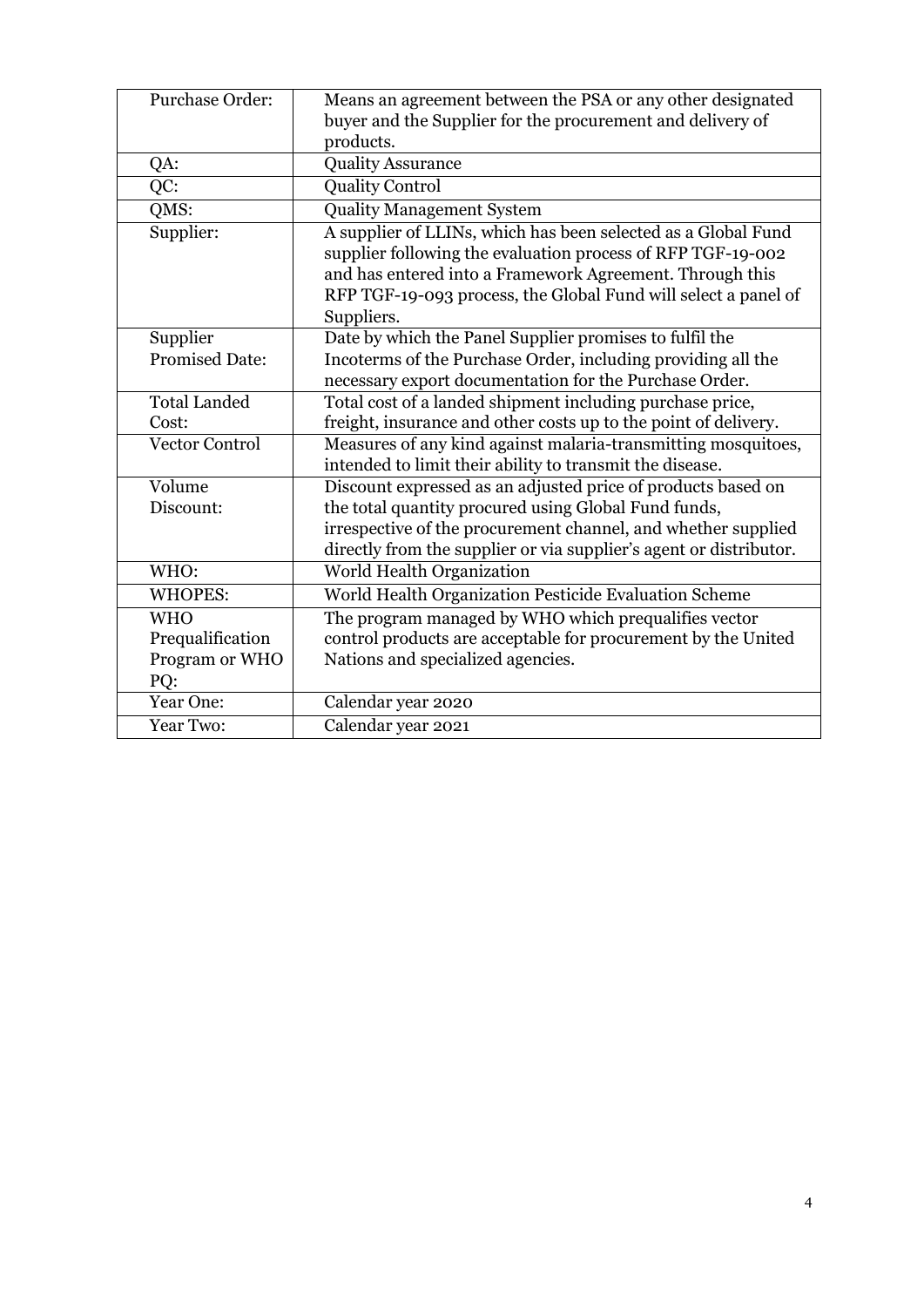# **SECTION 3. INSTRUCTION TO BIDDERS**

## **A. CONDITIONS FOR PARTICIPATION**

- 1. This RFP is in line with the Global Fund's **Procurement Regulations (2017, as amended from time to time)**, which may be found at [http://www.theglobalfund.org/en/business/.](http://www.theglobalfund.org/en/business/) The following documents are therefore integral parts of this RFP:
	- a) The **Global Fund Request for Proposals Solicitation Rules (2015, as amended from time to time)**, which may be found at[:](http://www.theglobalfund.org/en/business) <http://www.theglobalfund.org/en/business>[/,](http://www.theglobalfund.org/en/business) provided that in case of conflict between the special provisions of this RFP and the Global Fund Solicitation Rules, the special conditions of this RFP shall govern;
	- b) The **Code of Conduct for Suppliers (2009, as amended from time to time)**, which may be found at[:](http://www.theglobalfund.org/en/governance-policies/) <http://www.theglobalfund.org/en/governance-policies/>;
	- c) The **Sanctions Panel Procedures Relating to the Code of Conduct for Suppliers (2010, as amended from time to time)**, which may be found at[:](http://www.theglobalfund.org/en/governance-policies/) [http://www.theglobalfund.org/en/governance-policies/;](http://www.theglobalfund.org/en/governance-policies/)
	- d) The **Framework Agreement for Suppliers**, as Schedule C of RFP; and
	- e) Applicable **Procurement Principles of the Global Fund's Procurement Policy**, which may be found at: [http://www.theglobalfund.org/en/business](http://www.theglobalfund.org/en/business/)/.
- 2. Only bidders with products prequalified by the WHO are eligible to participate in this RFP as a Bidder, and all products supplied pursuant to this RFP must comply with those requirements.
- 3. Submitting a proposal in response to this RFP constitutes an acceptance of the terms indicated herein, including the terms and conditions set forth in Section 5 "Legal Matters", and of the terms of each of the documents referred to in this RFP. The Global Fund reserves the right to reject the proposal of any entity or individual that fails or refuses to comply with, or accept, such terms. Schedule A shall be signed and submitted by all Bidders as part of their proposal.
- 4. Bidders must comply with the Global Fund's Code of Conduct for Suppliers (2009, as amended from time to time) and shall be subject to the Global Fund's Sanctions Procedures Relating to the Code of Conduct for Suppliers (2010, as amended from time to time). See [https://www.theglobalfund.org/media/3275/corporate\\_codeofconductforsuppliers\\_poli](https://www.theglobalfund.org/media/3275/corporate_codeofconductforsuppliers_policy_en.pdf) [cy\\_ en.pdf](https://www.theglobalfund.org/media/3275/corporate_codeofconductforsuppliers_policy_en.pdf)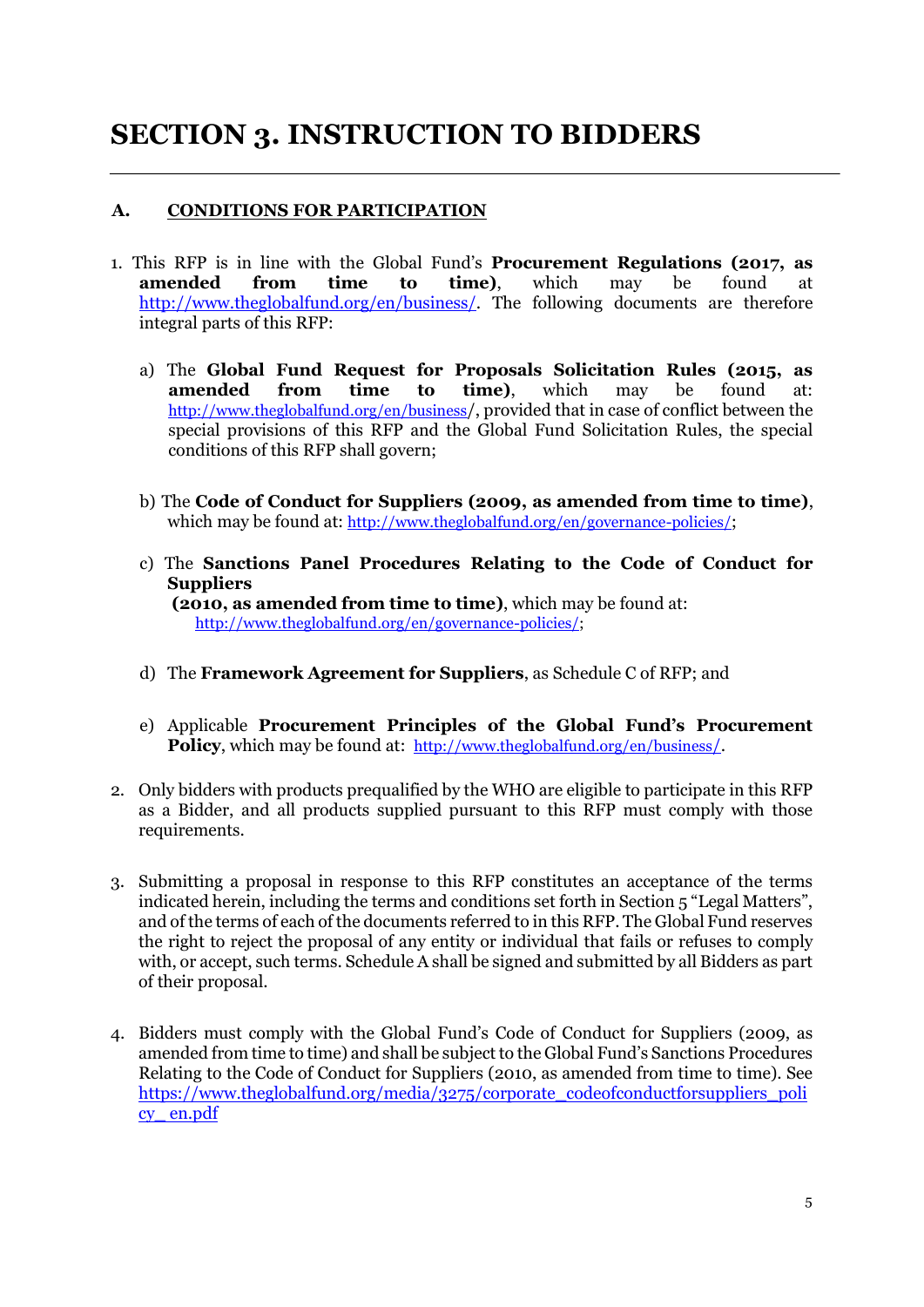- 5. Subsidiary and parent companies (with same majority shareholders 50%+1%) are not allowed to submit separate proposals. Only one of the entities (parent or subsidiary) should submit a proposal.
- 6. All proposals must remain valid for a period of 180 days from the RFP Closing Date.
- 7. A bid security is not required for proposals submitted under this RFP.
- 8. A bid bond is not required for proposals submitted under this RFP.
- 9. Bidders are not required to quote for all products. However, Bidders are encouraged to quote for as many products as possible.

## **B. TIMELINE**

1. Proposals must be submitted by the deadline shown below. The scheduled time of the key activities of this RFP are as follows, with all times Central European Time (CET) or Central European Summer Time (CEST), as specified below:

| <b>Activity</b>                                                                                                                    | <b>Scheduled Deadline</b>       |
|------------------------------------------------------------------------------------------------------------------------------------|---------------------------------|
| <b>Request for Proposals Issued</b>                                                                                                | 15 October 2019                 |
| $\vert x^{\rm st}$ Round Clarification Questions: Deadline for prospective<br>bidders to submit clarification questions to the RFP | 21 October 2019:<br>17.00 CEST  |
| Latest date for the Global Fund to publish response to 1 <sup>st</sup> Round<br>Clarification Questions to all prospective bidders | 25 October 2019                 |
| Schedule C issued: Draft of Framework Agreement                                                                                    | 30 October 2019                 |
| $2^{nd}$ Round Clarification Questions: Deadline for prospective<br>bidders to submit clarification questions to the RFP           | 5 November 2019:<br>17.00 CET   |
| Latest date for the Global Fund to publish response to $2nd$<br>Round Clarification Questions to all prospective bidders           | 7 November 2019                 |
| Deadline for electronic submission of proposal (RFP Closing)<br>Date and RFP Closing Time)                                         | 15 November 2019<br>17:00 CET   |
| Notification of Awards to Bidders                                                                                                  | 16 December 2019                |
| Contract finalization and signing between supplier and the<br>Global Fund                                                          | December 2019 / January<br>2020 |

2. The Global Fund reserves the right to modify the timeline at any time. In such a case the Global Fund will inform all potential Bidders, however, it is the responsibility of potential Bidders to regularly check the relevant Global Fund's procurement pages on its website.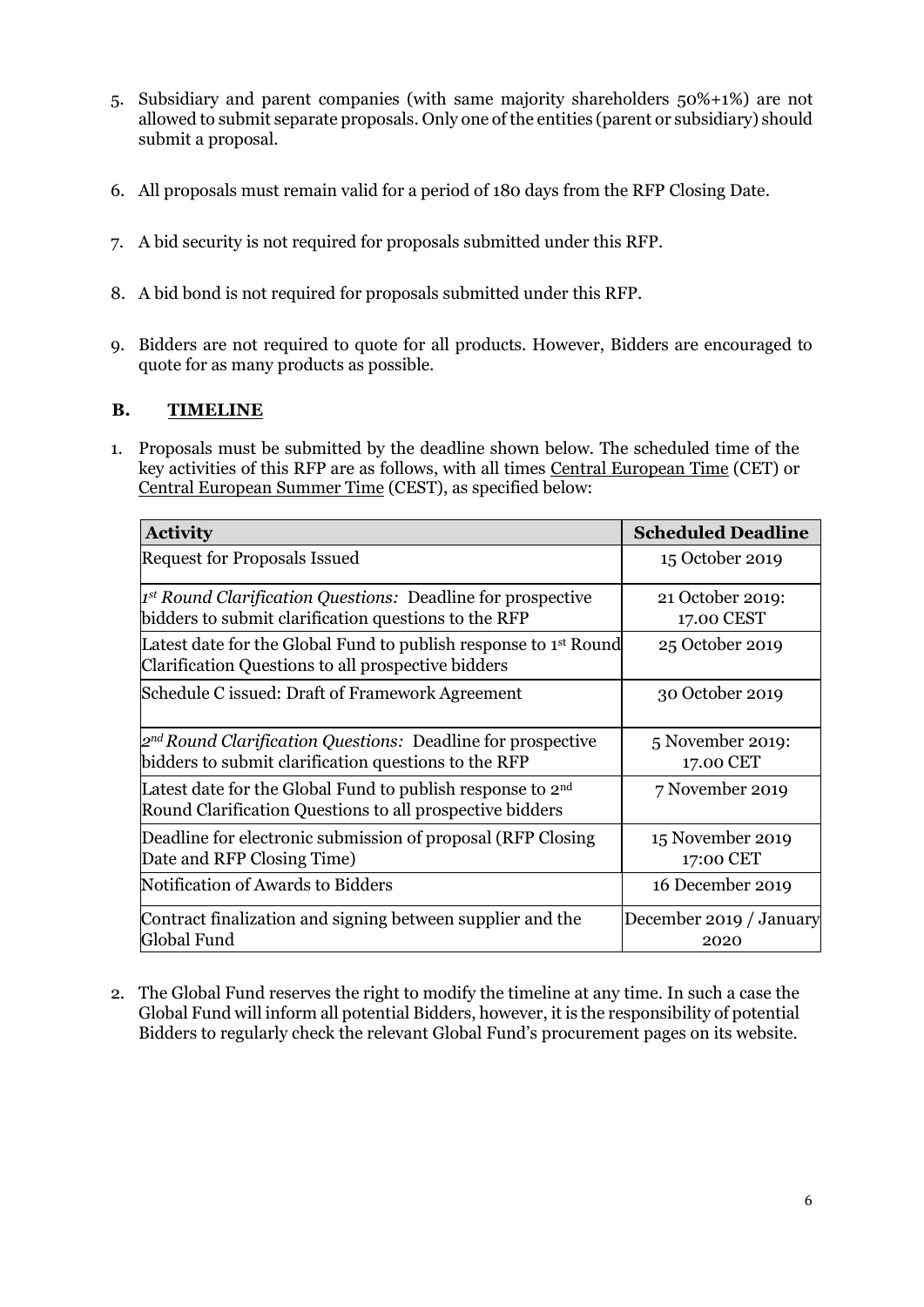## **C. CONTENTS OF PROPOSAL**

### 1. Overall Process

- a) The Global Fund may not consider any proposal that is received by the Global Fund after the RFP Closing Date and RFP Closing Time. Any proposal received by the Global Fund after the RFP Closing Date and RFP Closing Time will be declared late and may be rejected.
- b) The selection and evaluation process will be conducted in line with the procurement principles of the Global Fund's Procurement Policy (2008, as amended from time to time), as applicable, and the Guide to Global Fund Policies on Procurement and Supply Management of Health Products (2018, as amended from time to time).
- c) During the evaluation of proposals, the following definitions apply:
	- 1. "Deviation" is a departure from the requirements specified in this RFP;
	- 2. "Reservation" is the setting of limiting conditions or withholding from complete acceptance of the requirements specified in this RFP; and
	- 3. "Omission" is the failure to submit part or all of the information or documentation required in this RFP.

### 2. Confidentiality and Integrity

- a) Information relating to the contract award shall not be disclosed to Bidders or any other persons not officially concerned with such process until information on contract award is communicated to all Bidders. Information relating to the evaluation of proposals shall not be disclosed to Bidders.
- b) Any attempt by a Bidder to influence the Global Fund in the evaluation of proposals or contract award decisions shall result in the rejection of its proposal.
- c) The Global Fund also recognizes that some of the information requested is commercially sensitive and, at a Bidder's request, will execute a confidentiality agreement in the form attached as Schedule B.
- d) Publicity of any form about these business requirements, the Global Fund's Strategy and/or any part of this RFP activity, including evaluation and award, will be controlled by the Global Fund.

### **D. PREPARATION OF THE PROPOSAL**

- 1. Each Bidder will review and complete Schedules A, E and F, which are required submissions; Schedule B is not required, unless desired by the Bidder.
- 2. Bidders are expected to fully respond to all questions and provide relevant information as required. Failure to do so will be considered omission and will be taken into account in the overall evaluation.
- 3. All Bidders must also complete and sign the Officer's Certificate of Conformance and Acknowledgement at Schedule A which confirms their compliance with the requirements of the proposal and conditions of supply. Non-conforming proposals will not be eligible for the evaluation process. Bidders are expected to accept Global Fund's terms and conditions as set forth in the long-term agreements (Framework Agreement Schedule C). Reservations or requests for amendments to the Framework Agreement may be considered by the Global Fund only if submitted by Bidders during the RFP process as part of their proposal. These reservations or requests for amendment will be taken into account in the overall evaluation. The Global Fund has no obligation to agree to these reservations or requests for amendment.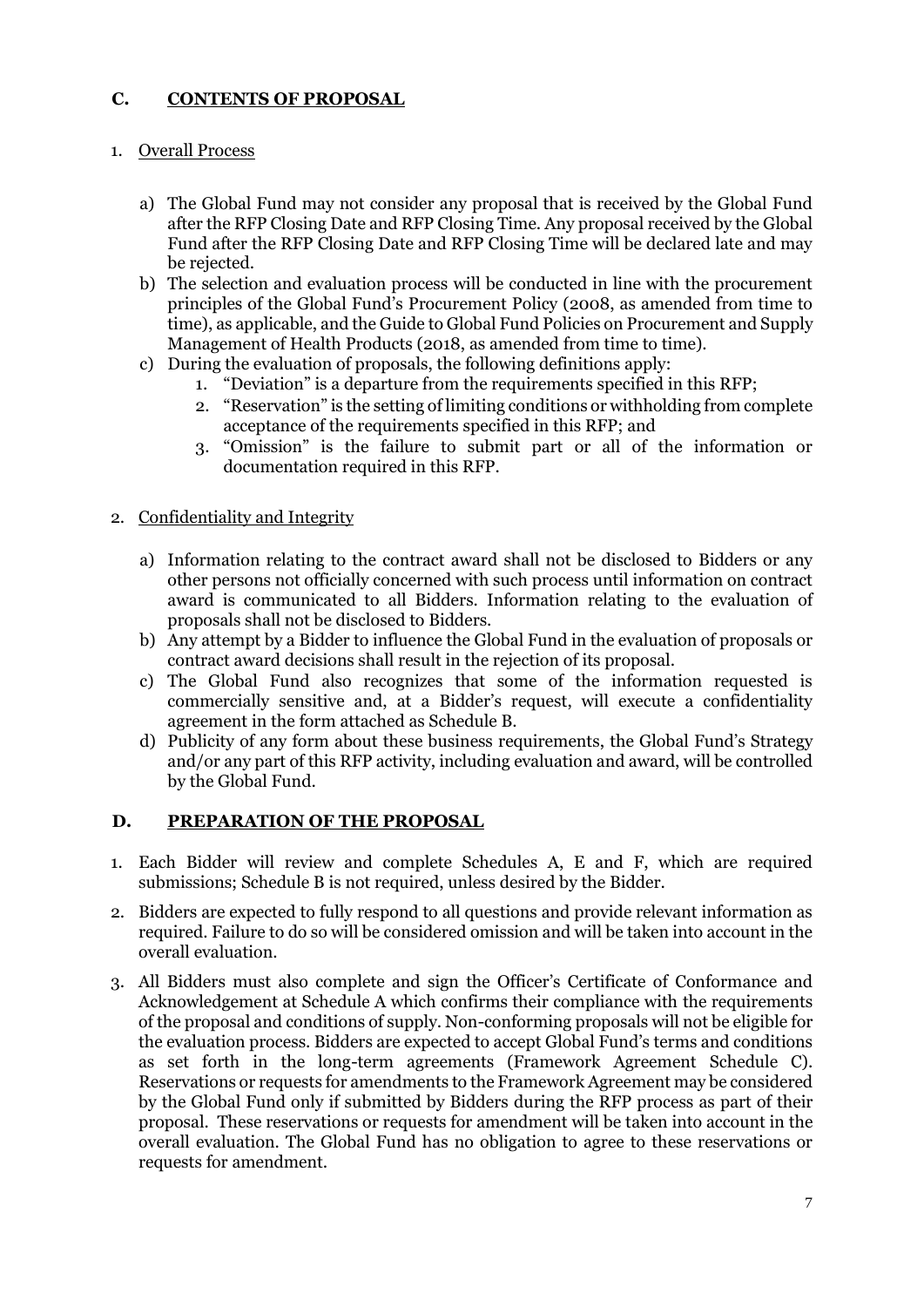4. All proposals must conform to the following conditions:

Must be submitted in English

- a) Pricing must be in US Dollars
- b) Prices must be the price of goods FOB as defined in INCOTERMS 2020 published by the International Chamber of Commerce.

## **E. SUBMISSION OF THE PROPOSAL**

- 1. This RFP process is being managed electronically, and Bidders are required to submit their proposals and any questions through the TGF Sourcing Application in the following URL[:](https://access.theglobalfund.org/) [https://access.theglobalfund.org/.](https://access.theglobalfund.org/)
- *2.* **You will need to request a Supplier ID in advance to use the TGF Sourcing Application throughout the RFP process.** Please send an email to: Elizabeth.Simpson@theglobalfund.org, with the following title in the subject: *Request for login user id creation in TGF Sourcing/iSupplier portal – "Put your organization name".*
- 3. Once in possession of a Supplier ID, all communication must be channeled through the TGF Sourcing Application. Only in exceptional circumstances, such as technical difficulties in accessing the platform, can communication be made by email – in which case, the subject line of the e-mail must indicate the company name, RFP number (TGF-19-093) and be addressed to the single point of contact: Elizabeth.Simpson@theglobalfund.org.
- 4. Any communication between a Bidder and the Global Fund regarding this RFP which is not through the channels designated above may invalidate such Bidder's proposal to this RFP.
- 5. All proposals are to be submitted through the TGF Sourcing Application, including Schedule A (Completion of the Officer's Certificate of Conformance and Acknowledgment), the three pre-formatted templates for Schedule E (i.e. Schedule E1 - Commercial, Schedule  $E2$  - Technical, and Schedule E3 – For Information & Implementation) and Schedule F (Integrity Due Diligence (IDD) Questionnaire. Each proposal Schedule is to be submitted as a separate file with each file not exceeding 8 MB.
- 6. Proposal response Schedules E1, E2, and E3 are to be submitted in both of the following formats to ensure no errors occur in the evaluation process:
	- a) Schedules E1, E2, and E3 in Excel format.
	- b) A signed copy of Schedules E1, E2, and E3 in PDF format.
- 7. Proposal Schedules A and F are to be signed and submitted in PDF format.

## **F. EVALUATION OF THE PROPOSAL**

1. Upon receipt, the Global Fund will examine the proposals to determine whether they are substantially complete, whether the documents have been properly signed and whether the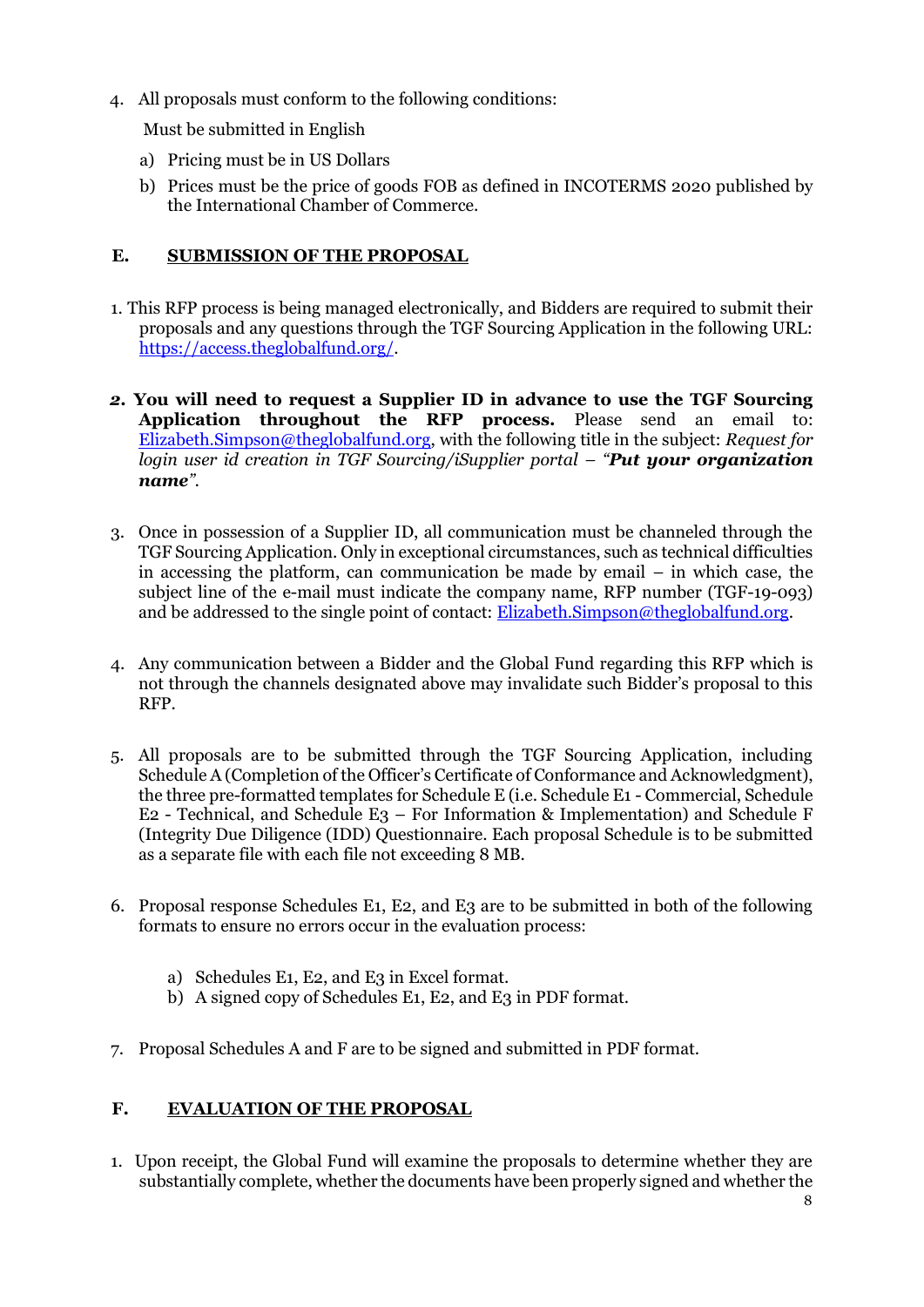proposals are generally in order. Any proposal found to be unsigned or signed by an unauthorized person, not meeting the minimum requirements in this RFP, or not providing the minimum information that is essential for the evaluation of the proposal, may be rejected by the Global Fund and not included for further consideration.

- 2. All Bidders' submissions will be evaluated for Technical and Commercial responses.
- 3. In keeping with the range of strategic objectives, the tender evaluation will be based on multiple evaluation criteria of both a commercial and non-commercial nature. The selection and evaluation process will be conducted pursuant to the Global Fund's procurement rules, regulations, and procedures. The following principles underpin the evaluation process and should be fully understood by Bidders:
	- a) Any material deviation, reservation or omission from any of the required elements and criteria will be considered in the selection process by the Global Fund even if that element is required for information only.
	- b) Proposals will be evaluated against technical and commercial elements, within which certain criteria will be evaluated. Scoring mechanisms and the contribution of individual criteria within each element will be the same for each Bidder.
	- c) Each commercial and technical element is linked to the Global Fund's "Balanced Supply System" principles and based on key objectives of the Global Fund LLIN Procurement Strategy, as described in Section 4.
- 4. Bidders will be evaluated as described in this section. Bidders are also required to provide information for implementation and contracting purposes, which may be evaluated.
- 5. The Technical and Commercial Proposals will be evaluated against the criteria defined, Technical and commercial scores will inform volume allocations for Year One.
- 6. The overall weighting of the Technical and Commercial Evaluation will be:
	- a) Technical: 45%
	- b) Commercial: 55%
- 7. For Schedule E1, the following information is required:

### **Schedule E1: Commercial Template**

| Elements                            | <b>Information Type</b> |
|-------------------------------------|-------------------------|
| 1. Base Price and Total Landed Cost | Evaluated information   |
| 2.Volume Discount                   | Required information*   |
| 3. Product Cost Breakdown           | Required information*   |

*\*Required information that will be used in implementation and may be validated.* 

*1. Base Price:* Bidders will submit information on prices offered per product in USD (FOB price) to the nearest cent.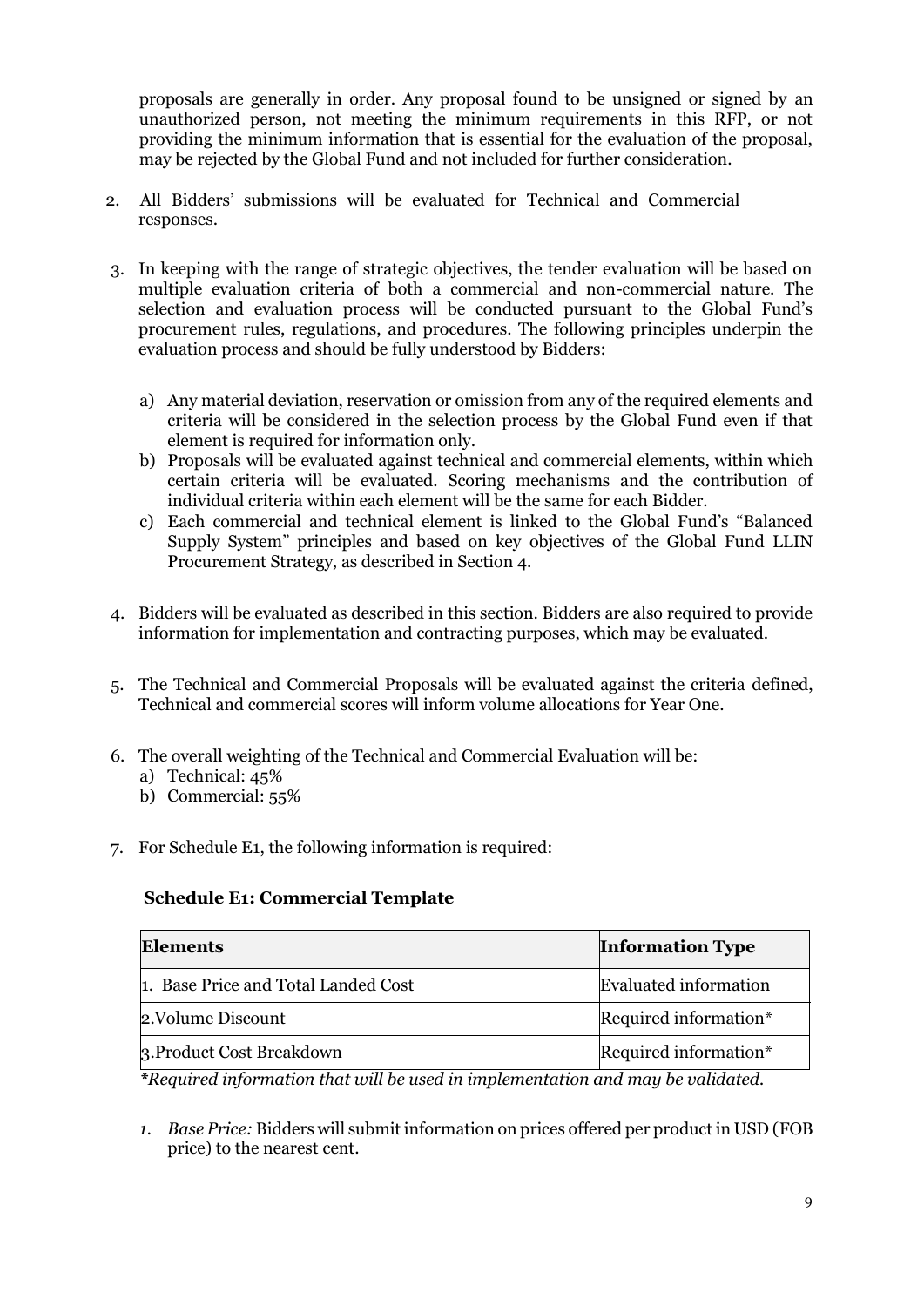Bidders are requested to submit a price in USD (FOB price) for a net without accessories, and a price for accessories. Both the price of a net without accessories and the price of the accessories will be evaluated.

Bidders shall offer a single price for the same product and submit one schedule even if the same products are supplied from several manufacturing sites.

The Global Fund will determine the Total Landed Cost, based on the provided FOB price and historical freight cost data.

If a Bidder offers the same product in more than one denier that meets Global Fund QA requirements (minimum 100 denier), the net with the lowest price will be evaluated.

- *2. Volume discount:* Bidders will be requested to provide a volume discounted price (to the nearest cent), if any, on the Base price, for the volume threshold defined in the schedule, or for any other thresholds proposed by the Bidder.
- *3. Product cost breakdown:* Bidders are requested to respond to questions regarding product cost components for each type of net offered.
- 6. For Schedule E2, the following information is required:

### **Schedule E2: Technical Template**

| <b>Elements</b>                                                                                                         | <b>Information Type</b>                        |
|-------------------------------------------------------------------------------------------------------------------------|------------------------------------------------|
| 1. Product coverage                                                                                                     | <b>Evaluated information</b>                   |
| 2. Innovation                                                                                                           | <b>Evaluated information</b>                   |
| 3. Country product registration coverage                                                                                | <b>Evaluated information</b>                   |
| 4. OTIF delivery performance                                                                                            | <b>Evaluated information</b>                   |
| $\vert$ <sub>5</sub> . Production site location and footprint in Sub-Saharan<br>Africa: proximity to high volume demand | <b>Evaluated information</b>                   |
| 6. Strategic projects                                                                                                   | Evaluated for additional<br>volume allocation* |

\*The Global Fund will allocate up to 10% of annual volumes to Suppliers whose projects are selected.

- 1. *Product coverage:* Bidders are requested to clarify the products that are eligible for submission and evaluation:
	- i. All products offered in response to this RFP must be WHO prequalified or recommended for use by the WHO Pesticide Evaluation Scheme and linked to a published WHO Specification.
	- ii. Products not meeting the above requirements will not be evaluated. There will be a subsequent process to consider new entrants/products that become eligible for procurement after the RFP Closing Date (subject to review). Additionally, the Global Fund is establishing an Expert Review Panel (ERP) mechanism for bed nets.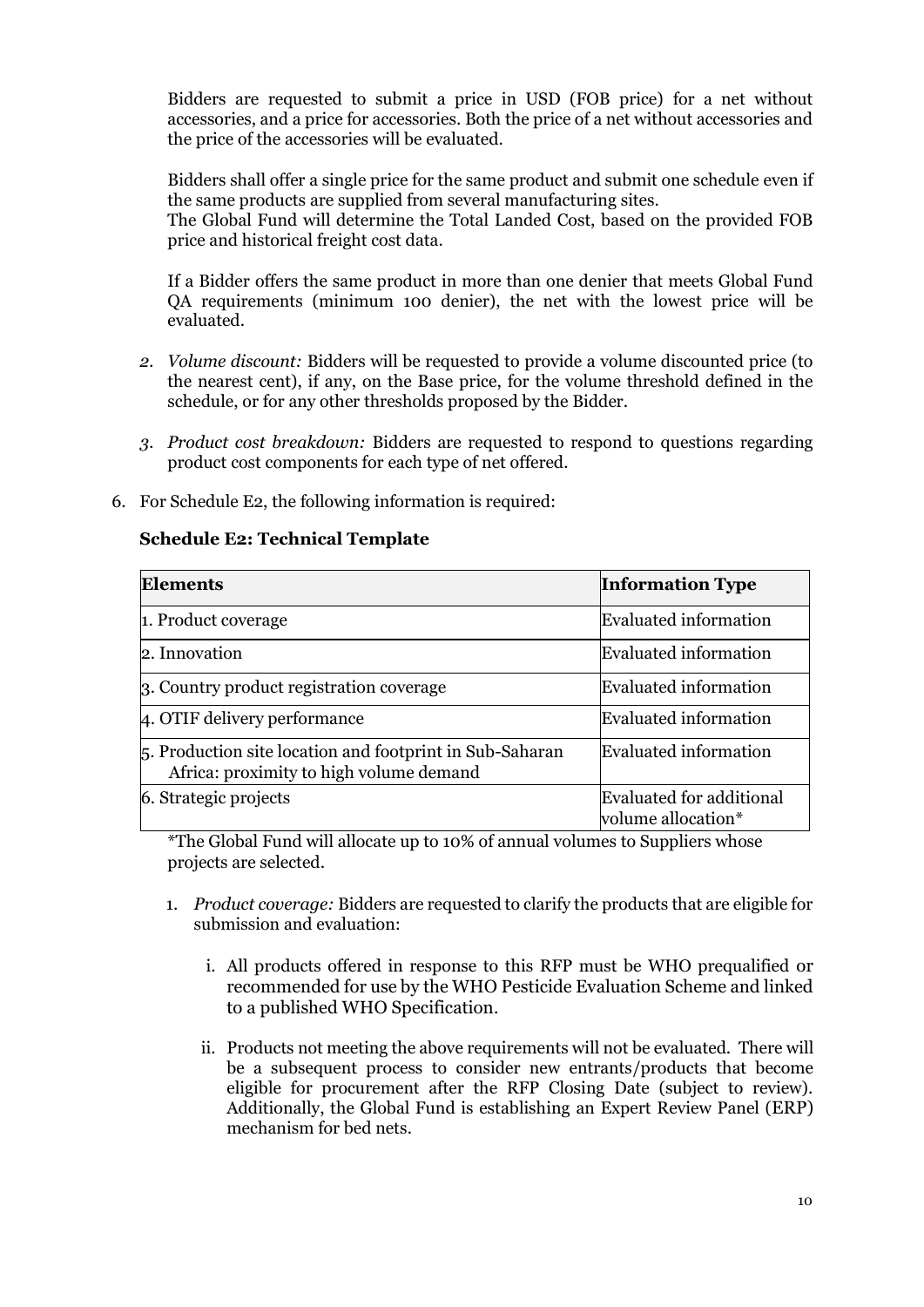- 2. *Innovation:* Bidders are requested to specify any Next Generation Bed Net under development or already developed and prequalified by WHO. Bidders will need to provide details and supporting documentation on submission to IVCC or WHO PQ, or prequalification by WHO PQ.
- 3. *Country product registration coverage:* Bidders are requested to provide a list of countries where the Bidder has received approval from the National Regulatory Authority for use for each offered product. Bidders are requested to submit, for each offered product, the registration status of each country, including the authorization number, approval date, expiry date, long life validity, annual retention and the retention paid date.
- 4. *On time in full delivery (OTIF) delivery performance:* Refers to the percentage of all Purchase Orders with Actual Goods Readiness Date not exceeding the Supplier Promised Date by more than 14 days (in 2016 -2018) or by more than 7 days (from 2019 onwards). On time in full delivery data to be evaluated will include data verified during performance reviews with Suppliers that have Framework Agreements with the Global Fund. Bidders with no delivery history through Global Fund Framework Agreements will not be disadvantaged in the evaluation. For consideration in Year Two (2021), OTIF will be based on historical transactional data for all products supplied through Global Fund Framework Agreements in Year One (2020).
- 5. *Production site location and footprint in sub-Saharan Africa: proximity to high volume demand.* Bidders are required to list their active production sites and indicate which stages of the manufacturing process are performed at these production sites. If there are multiple manufacturing locations, the Bidder is required to indicate the percentage of estimated production output for the Global Fund (PPM) at each site. Percentages should add up to a hundred across all sites.

Bidders are also required to provide information on overall monthly capacity per site and monthly capacity reserved for the Global Fund (PPM).

- 6. *Strategic projects:* The Global Fund is interested in receiving proposals addressing the following concerns on LLIN plastic:
	- a. Plastic recycling
	- b. Plastic reuse
	- c. Introduction of environmentally-friendly materials.

Projects on other topics may be considered as well. The proposed projects will be required to deliver measurable outcomes in the implementation period.

The evaluation of this element will assess:

- a. The required effort and investment
- b. Feasibility
- c. Ability to deliver the proposed outcomes during implementation
- d. The overall value and impact

The Global Fund will carefully review the proposals' cost implications and countries' ability to implement the proposed projects in 2020-2021. Whilst Schedule E2 contains a basic outline, additional detail should be provided to fully articulate the proposal.

The Global Fund may reserve up to 10% of annual Global Fund volume for Suppliers whose projects is selected.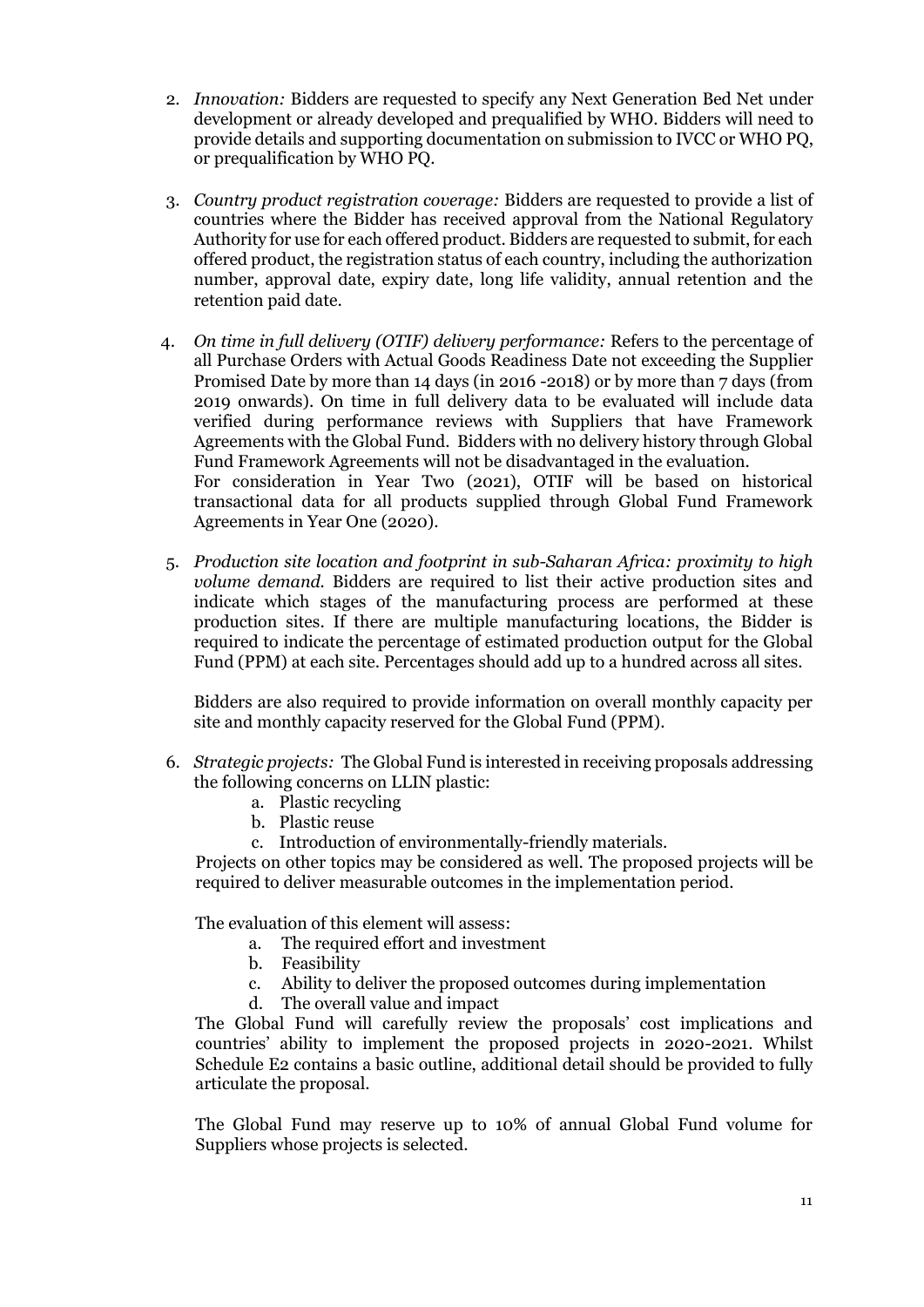7. For Schedule E3, the following information is required:

## **Schedule E3: For Information and Implementation**

| <b>Elements</b>                   | <b>Information Type</b> |
|-----------------------------------|-------------------------|
| 1. EHS standards                  | Required information*   |
| 2. GS1 bar coding standards       | Required information*   |
| 3. Freight volumes                | Required information*   |
| 4. Process ownership / investment | Required information*   |

*\*Required information will be used in implementation and may be validated.* 

- *1. EHS standards*: Bidders are requested to provide information on their current environment, health and safety standards. Suppliers are expected to gradually improve the EHS standards to international standards during contract implementation.
- *2. GS1 bar coding standards:* Bidders are requested to respond to questions related to GS1 bar coding standards. GS1 standards will become a requirement in implementation.
- *3. Freight volumes*: Bidders are requested to provide information on their container stuffing capacity for individually packaged and bulk packed nets.
- *4. Process ownership / investment:* Bidders are requested to provide information on the level of ownership and/or contractual arrangements in place for each step of the manufacturing process.

Bidders will need to provide evidence of the claimed level of ownership /contractual arrangements either in the form of documentation or a statement to the Global Fund when documentation is not available. The content of the submissions may be verified on site by the Global Fund during the implementation period.

Subject to evaluation and review of the provided details, the Global Fund may convert up to 75% of the annual supplier volume allocation into a volume commitment according to the proven level of ownership for each of the production steps indicated below.

| Step <sub>1</sub> | Active ingredient production                                                          |
|-------------------|---------------------------------------------------------------------------------------|
| Step 2            | Masterbatch/formulation production                                                    |
| Step 3            | Incorporating masterbatch into HDPE fiber/coating formulation onto<br>polyester fiber |
| Step 4            | Making yarn and fabrics                                                               |
| Step 5            | Cutting, stitching, sewing, packing and baling                                        |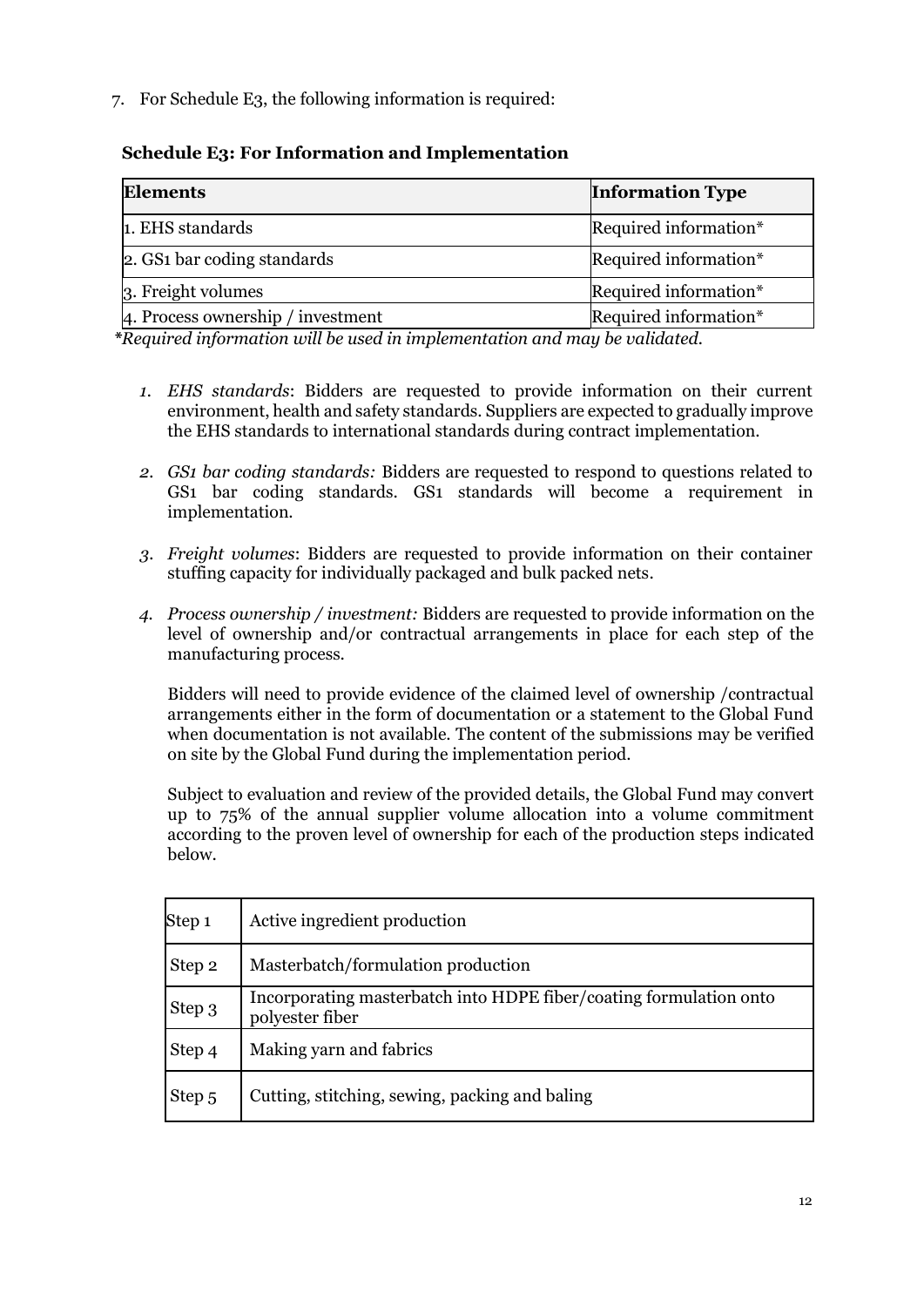The Global Fund will consider the information provided by Bidders as initial input. The Global Fund reserves the right to request further information on process ownership/investment during contract implementation.

## **G. NOTIFICATION AND CONTRACTING**

- 1. The final decision on allocated and committed volumes will be made by the Global Fund and communicated to all selected Bidders. These final decisions will be based on the evaluation approach as detailed in Section 3 of this RFP and forecasted demand. Any agreement between the Global Fund and a selected Bidder shall be reflected in the terms and conditions of a Framework Agreement with such Bidder.
- 2. Upon and subject to successful completion of the RFP process, the Global Fund intends to notify all Bidders of the outcome of the evaluation by the date detailed in Section 3B.
- 3. Unsuccessful Bidders will, in addition to the notification, be provided with an opportunity for a post proposal de-brief either in person or by teleconference. This opportunity to de-brief shall not create any legal rights, including without limitation any right of appeal.
- 4. A final qualification with any proposed Supplier is subject to the signature of the Framework Agreement. If a proposed Supplier does not sign a Framework Agreement the Global Fund will take appropriate action at its discretion, including, without limitation, removal or suspension from the panel.
- 5. A final agreement with any proposed Supplier is subject to the signing of the Framework Agreement between that Supplier and the Global Fund. The Framework Agreement templates (Schedule C of RFP) reflect Global Fund's standard terms and conditions. Limited non-material changes to this agreement if justified could be considered by the Global Fund. However, Bidders acknowledge and agree that the sections related to Record-Keeping and Audits, Governing Law and Dispute Resolution, No Waiver of Privileges and Immunities, compliance with the principles of the Global Fund's Code of Conduct for Suppliers, and the principles of the Most Favored Nation Section of this agreement are not subject to change.

# **SECTION 4. REQUIREMENTS & TECHNICAL SPECIFICATIONS**

## A. **BACKGROUND**

1. The core objectives of the Global Fund 2017-2022 Strategy, *Investing to End Epidemics*, available a[t](https://www.theglobalfund.org/en/strategy/) <https://www.theglobalfund.org/en/strategy/> are to: maximize impact against HIV, tuberculosis and malaria; build resilient and sustainable systems for health; promote and protect human rights and gender equality; and mobilize increased resources. The strategic objectives and sub-objectives of the Global Fund 2017-2022 Strategy provide a critical path outlining how the Global Fund works with partners to ensure that the response globally and at country level is inclusive, impactful and sustainable.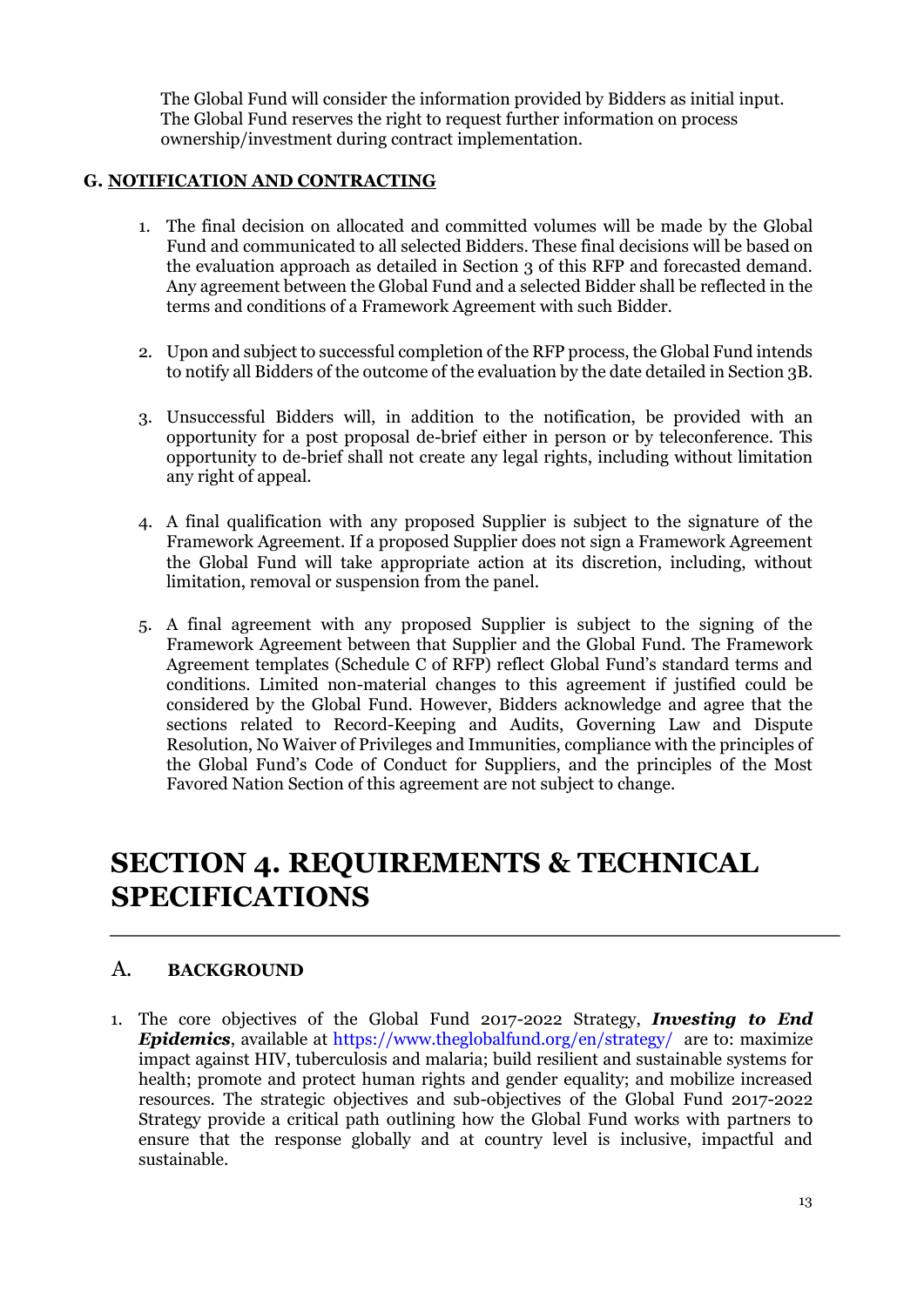- 2. In support of the  $4<sup>th</sup>$  Strategic Objective of the Global Fund 2017-2022 Strategy, to mobilize increased resources, two key operational objectives link directly with the Global Fund's Market Shaping Strategy:
	- a. Implement and partner on market shaping efforts that increase access to affordable, quality-assured key medicines and technologies; and
	- b. Support efforts to stimulate innovation and facilitate the rapid introduction and scale-up of cost-effective health technologies and implementation models.
- 3. The Global Fund Market Shaping Strategy is available a[t](https://www.theglobalfund.org/en/sourcing-management/market-shaping-strategy/) [https://www.theglobalfund.org/en/sourcing-management/market-shaping](https://www.theglobalfund.org/en/sourcing-management/market-shaping-strategy/)[strategy/.](https://www.theglobalfund.org/en/sourcing-management/market-shaping-strategy/) The aim of the Market Shaping Strategy is to leverage the Global Fund's position to facilitate healthier global markets for health products, today and in the future. The Market Shaping Strategy includes key objectives to advance this, linked to the Global Fund's vision.

### **Figure 1. Global Fund Vision and Market Shaping Strategy Objectives**



4. In support of achievement of its market shaping objectives for any product category, including that for LLINs, the Global Fund values a balanced supply system based on five elements to encourage strong supplier performance from a robust supplier base, as described in Figure 2 below.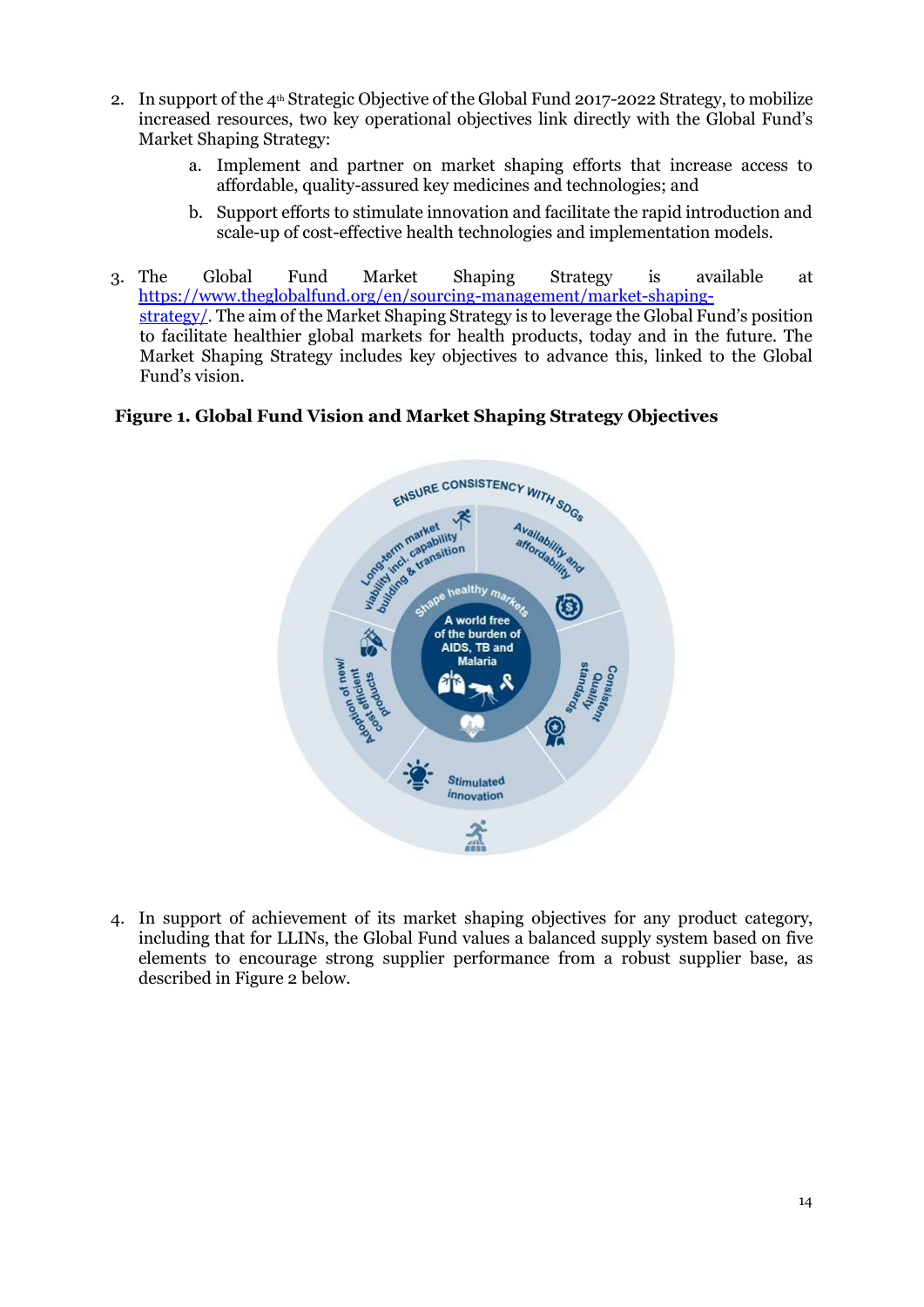

## **Figure 2. Balanced supply system to support strong supplier performance**

5. The Global Fund's LLIN Procurement Strategy described on the Global Fund website, available at [https://www.theglobalfund.org/en/sourcing-management/health](https://www.theglobalfund.org/en/sourcing-management/health-products/long-lasting-insecticidal-nets/)[products/long-lasting-insecticidal-nets/](https://www.theglobalfund.org/en/sourcing-management/health-products/long-lasting-insecticidal-nets/)[,](https://www.theglobalfund.org/en/sourcing-management/health-products/hiv-malaria-rapid-diagnostic-tests/) and of which this RFP is a core element, supports the achievement of the Global Fund's market shaping strategic objectives and builds on the experience and lessons learned from LLIN procurement strategies implemented since 2014.

The new LLIN Procurement Strategy is based on current market analysis, lessons learned during implementation of the current LLIN Strategy and discussions with Suppliers, donors, key partners and other technical agencies.

### **For the avoidance of doubt where any presentation documentation of the RFP or the Global Fund's LLIN Procurement Strategy and this RFP differ, this RFP shall prevail.**

## **B. OBJECTIVES**

1. The **LLIN Procurement Strategy for 2020 – 2021 is a Bridging Strategy** taking current market observations into account while preparing for upcoming changes in the LLIN product and policy landscape. The implementation period covers the last year of the current Global Fund grant cycle and the first year of the upcoming grant cycle i.e. 2020- 2021.

The objective of the LLIN Procurement Strategy is: **To leverage LLIN volumes, to make a joint effort to maximize market shaping value delivery and to provide data to support future regulatory and policy implementation** The strategic objective has five dimensions:

- i. Quality assured products
- ii. Greater affordability and improved delivery performance. The latter includes an OTIF delivery performance target of 95%.
- iii. Supply continuity and long-term supply base sustainability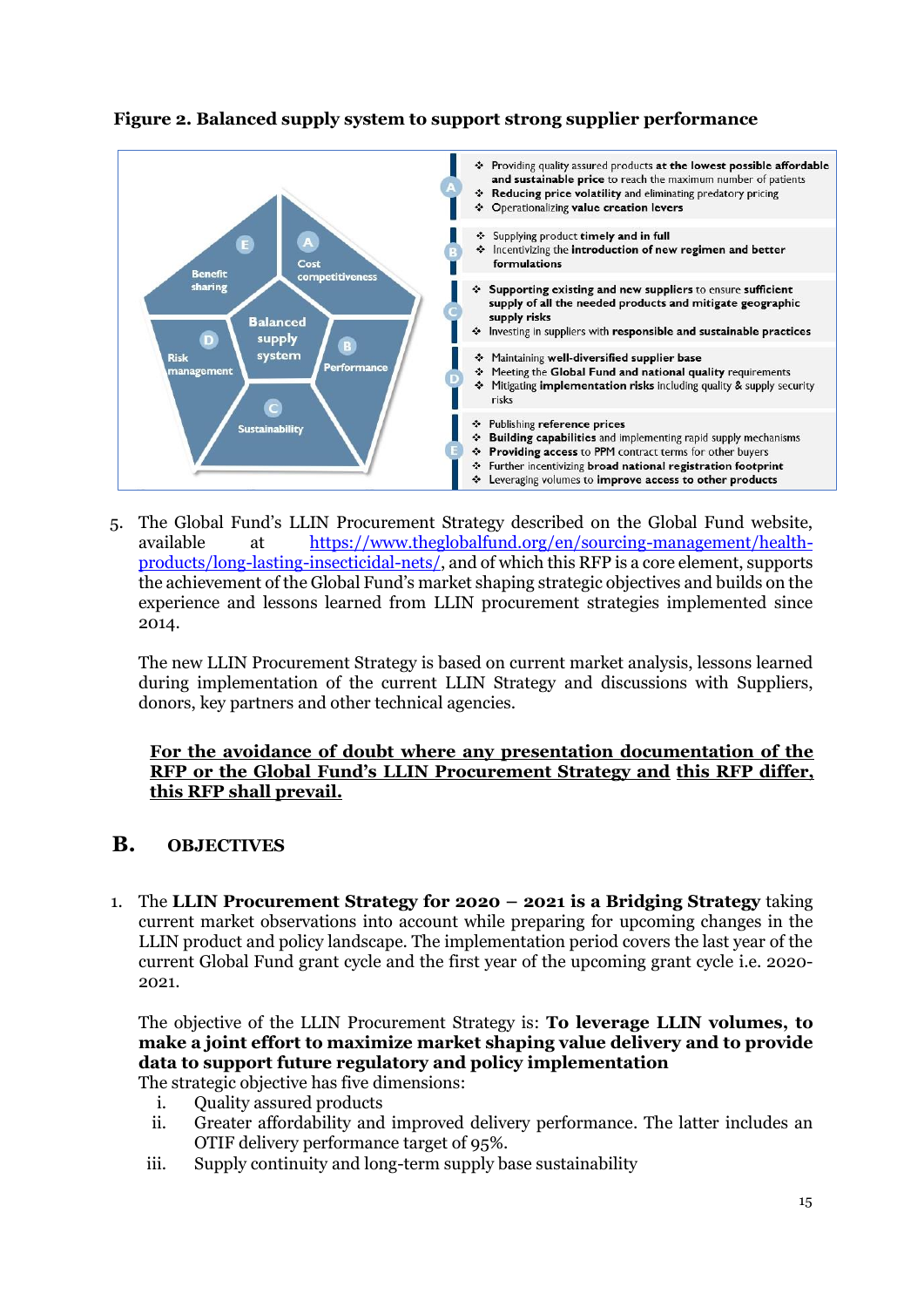- iv. Foster innovation, facilitate adoption and accelerate scale-up of new products
- v. Promote responsible procurement

Details are available at[:](https://www.theglobalfund.org/en/sourcing-management/health-products/hiv-malaria-rapid-diagnostic-tests/) [https://www.theglobalfund.org/en/sourcing](https://www.theglobalfund.org/en/sourcing-management/health-products/long-lasting-insecticidal-nets/)[management/health-products/long-lasting-insecticidal-nets/](https://www.theglobalfund.org/en/sourcing-management/health-products/long-lasting-insecticidal-nets/)[:](https://www.theglobalfund.org/en/sourcing-management/health-products/hiv-malaria-rapid-diagnostic-tests/) LLIN Supplier & Partner Consultative Meeting, September 2019.

2. The LLIN Procurement Strategy is underpinned by 4 key features:



- *1) Recognize supplier investment to ensure supply continuity, and prompt sustainable business practices:* The Global Fund will reward Suppliers according to their level of ownership/investment in bed net production. This is considered as an indicator of supplier commitment which helps to ensure supply continuity.
- *2) Joint effort to support WHO LLIN prequalification process implementation with a focus on QMS strengthening:* The Global Fund will work with partners to strengthen Suppliers' quality management systems and provide data on procured PBO nets. Failure to demonstrate QMS strengthening may lead to significant reduction of annual allocation and commitment. In addition, a non-conforming product may lead to termination of the allocation and commitments or other commercial implications, as appropriate.
- 3) *Gradually address Environment, Health and Safety (EHS) concerns through the Responsible Procurement Framework*: The Global Fund will expect Suppliers to work towards national and international EHS standards during contract implementation.
- *4) Strategic projects: future ambitions to address concerns on LLIN plastic recycling, reuse, and environmentally friendly materials:* The Global Fund invites Bidders to propose feasible projects on these topics, which can be executed during the contract implementation period.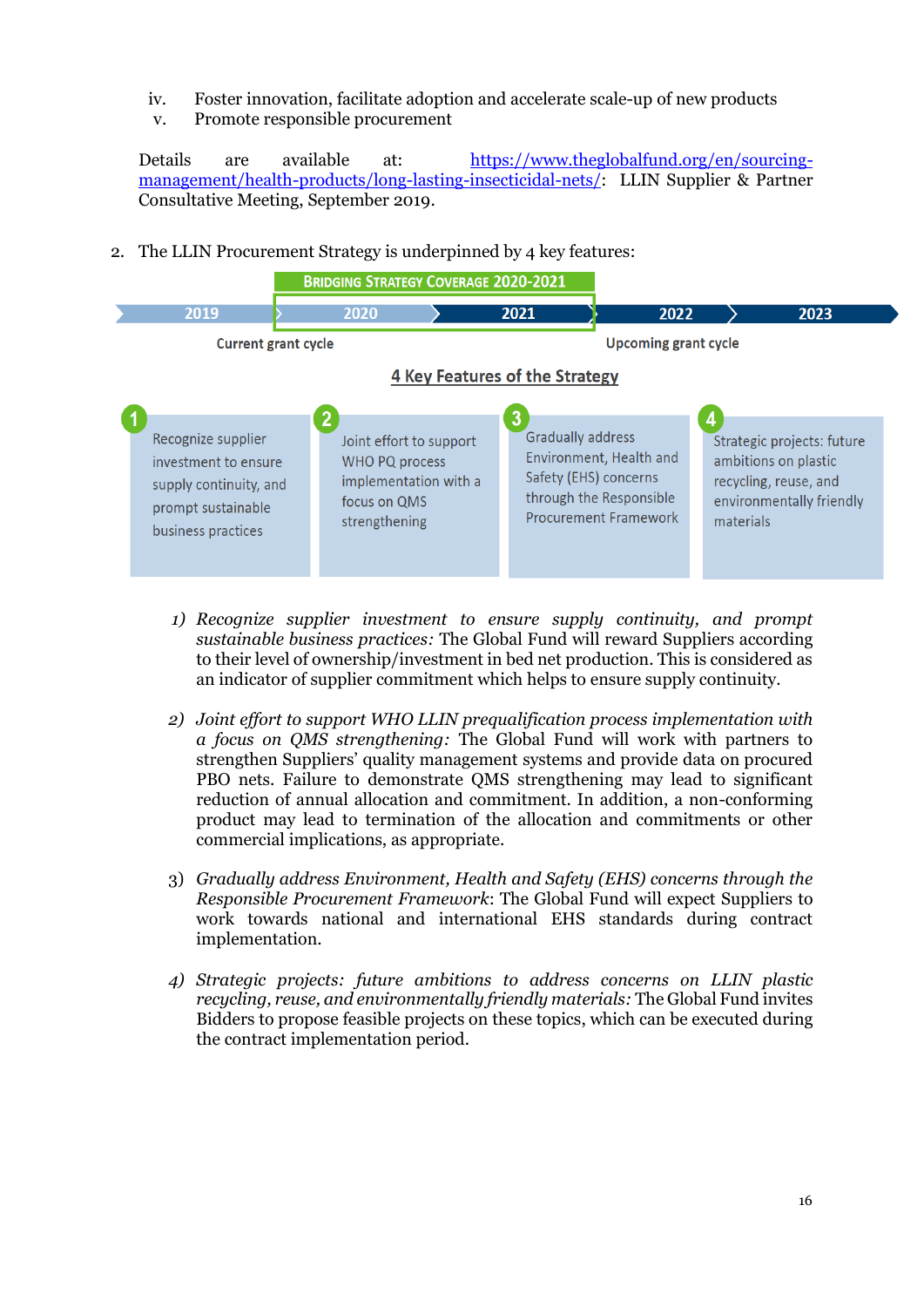## **C**. **PRODUCT SEGMENTATION**

1. Products in scope for this RFP and eligible for procurement with Global Fund funding are prequalified by the WHO Prequalification Program or recommended for use by the WHO Pesticide Evaluation Scheme, or acceptable for procurement using grant funds, as determined by the Global Fund based on the advice of the ERP and linked to a published WHO Specification.

To facilitate analysis and RFP management, products have been categorized into the following 3 product sets, as summarized in the table below; please refer to Section 2: Definitions.

| <b>Product set</b> | <b>Indicative Volume Split</b>                                              |
|--------------------|-----------------------------------------------------------------------------|
| 1. Pyrethroid nets | 75 - 85%                                                                    |
| 2. PBO nets        | $15 - 25\%$                                                                 |
| Dual AI nets<br>3. | Demand is currently managed through catalytic funding<br>(New Nets Project) |

## **D. ALLOCATED AND COMMITTED VOLUME**

- 1. The total projected demand for LLINs covered by this RFP is as shown in Schedule D.
- 2. Through this RFP allocated product volumes may be specified in Framework Agreements (Schedule C of RFP) as described below. Framework Agreements may comprise allocated and/or committed volumes, depending on the demand for products to be supplied, determined at the time of Framework Agreement signature for 2020. Allocated/committed volumes for each subsequent calendar year are expected to be established in the first quarter, after consideration of the updated scores of the technical and commercial elements of this RFP, including Supplier performance in the previous year. For the avoidance of doubt, allocated volumes shall not be legally binding unless expressly and unconditionally stipulated as such in a duly executed Framework Agreement. As described in the Framework Agreement, the committed volume of LLINs is underwritten by the Global Fund.
- 3. Operational management of PPM orders is described as follows. The Global Fund's selected Procurement Services Agent for LLINs will perform operational management of the procurement of these products under the PPM pursuant to the Framework Agreements between Suppliers and the Global Fund, including the placement of purchase orders, monitoring of supplier performance, and tracking of purchases which count towards the Global Fund's volume allocation/commitment. The Procurement Services Agent may be replaced by another Procurement Services Agent at any time during the implementation of the Framework Agreement.
- 4. Pursuant to the Framework Agreements, failure to meet performance requirements for quality or delivery or force majeure will result in the Global Fund taking the remedial actions it deems appropriate. Such remedial actions may include, without limitation, reallocating the Supplier's volume across the remaining suppliers in the panel, removal from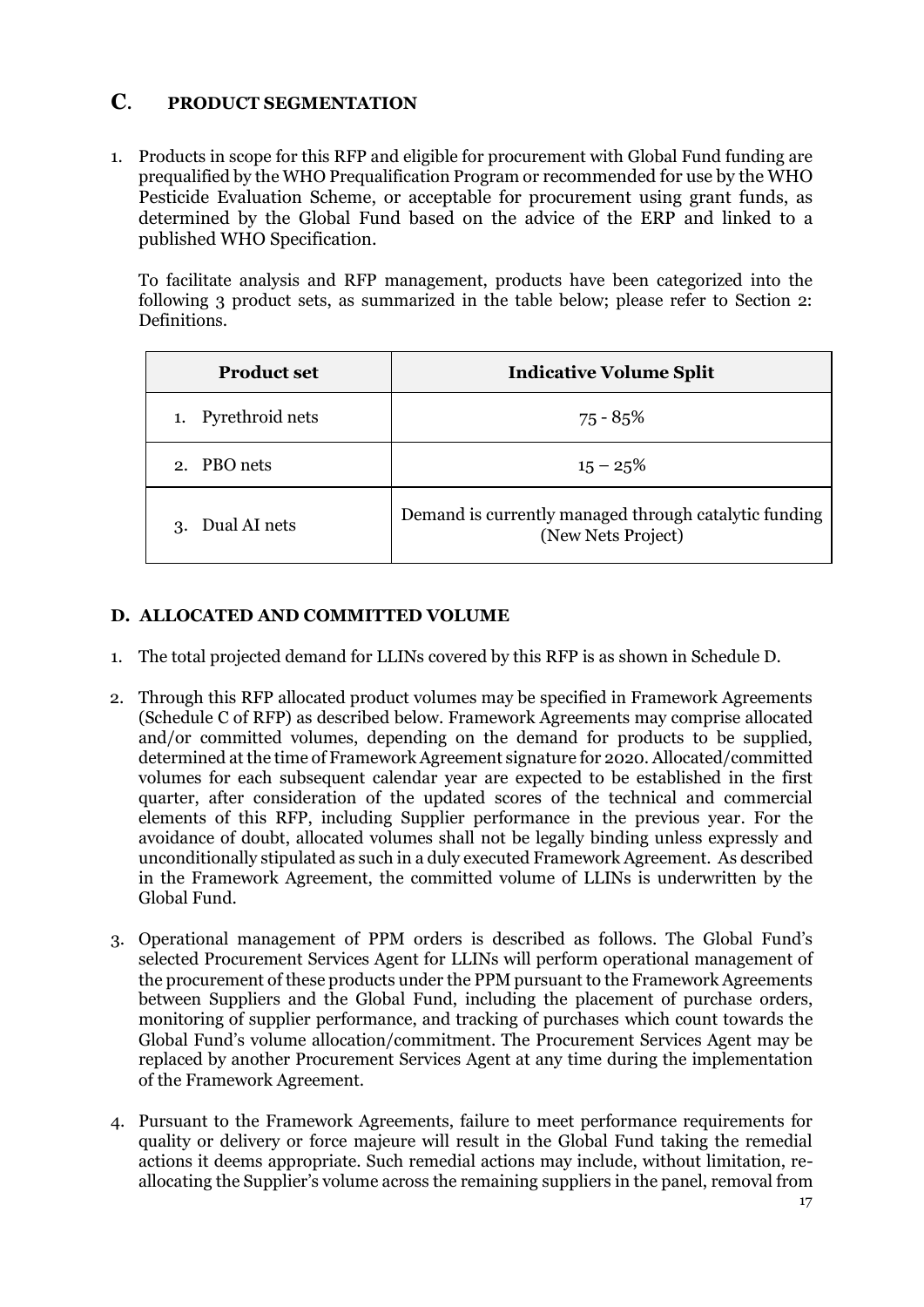the panel, and/or use of other suppliers. Further, if a Supplier cannot meet the required lead times for a specific order as per agreed allocation or commitment, this could also result in a corresponding deduction in their allocated/committed volumes.

- 5. The allocation of product volumes, resulting from this RFP, by the Global Fund to selected Suppliers is conducted at the end of the evaluation process and is described here for information purposes only.
- 6. The Global Fund may allocate, where applicable, product volumes by distributing the total forecast volume among successful Bidders in proportion to their relative evaluation scores and subject to any overall caps established and any identified implementation challenges. Up to 75% of allocated volumes may be converted into committed volumes depending on the level of ownership/investment in LLIN production demonstrated by the Bidder.
- 7. The Global Fund reserves the right, at its sole discretion, to cap allocated volumes to individual Suppliers and to vary these caps between product sets.
- 8. A portion of the available annual volumes may be reserved: a. For Suppliers whose Strategic Project was selected.
- 9. If any of the reserved volumes are not utilized, they may be released to existing Suppliers on an annual basis, according to performance.
- 10. There is no minimum allocation to any selected Supplier, and there is no guarantee that all current suppliers with effective Framework Agreements for the supply of LLINs will be selected as Suppliers through this RFP.
- 11. Upon and subject to successful completion of the RFP process, the Global Fund intends to notify selected Suppliers and the proposed volume allocations on the date as detailed in Section 3B. Neither this target date nor any communication of proposed volume allocations shall create any legal rights of Suppliers or third parties; only volume commitments expressly and unconditionally stipulated as such in a duly executed Framework Agreement shall be legally binding.
- 12. As described in the Framework Agreement template (Schedule C of RFP), any volumes to be allocated, in subsequent calendar years will be subject to the considerations described above and will also be dependent on each Supplier's performance.

## **E. PRICING**

- 1. During proposal submission, all pricing will be on an open book basis, with price breakdown into a series of elements as defined in the RFP templates.
- 2. Under the Framework Agreement, pricing will be reviewed by the Global Fund as part of the annual allocation process following the supplier performance reviews. If, as a result of such review, the Global Fund and the Supplier concerned are unable to reach an agreement on the pricing for the next 12-month period, then the Global Fund reserves the right to reallocate the affected volumes.
- 3. The Global Fund intends to offer access to product-specific prices to other buyers, as defined in the Framework Agreement or Purchase Order Agreement template (Schedule C of RFP), to be finalized as per mutual agreement.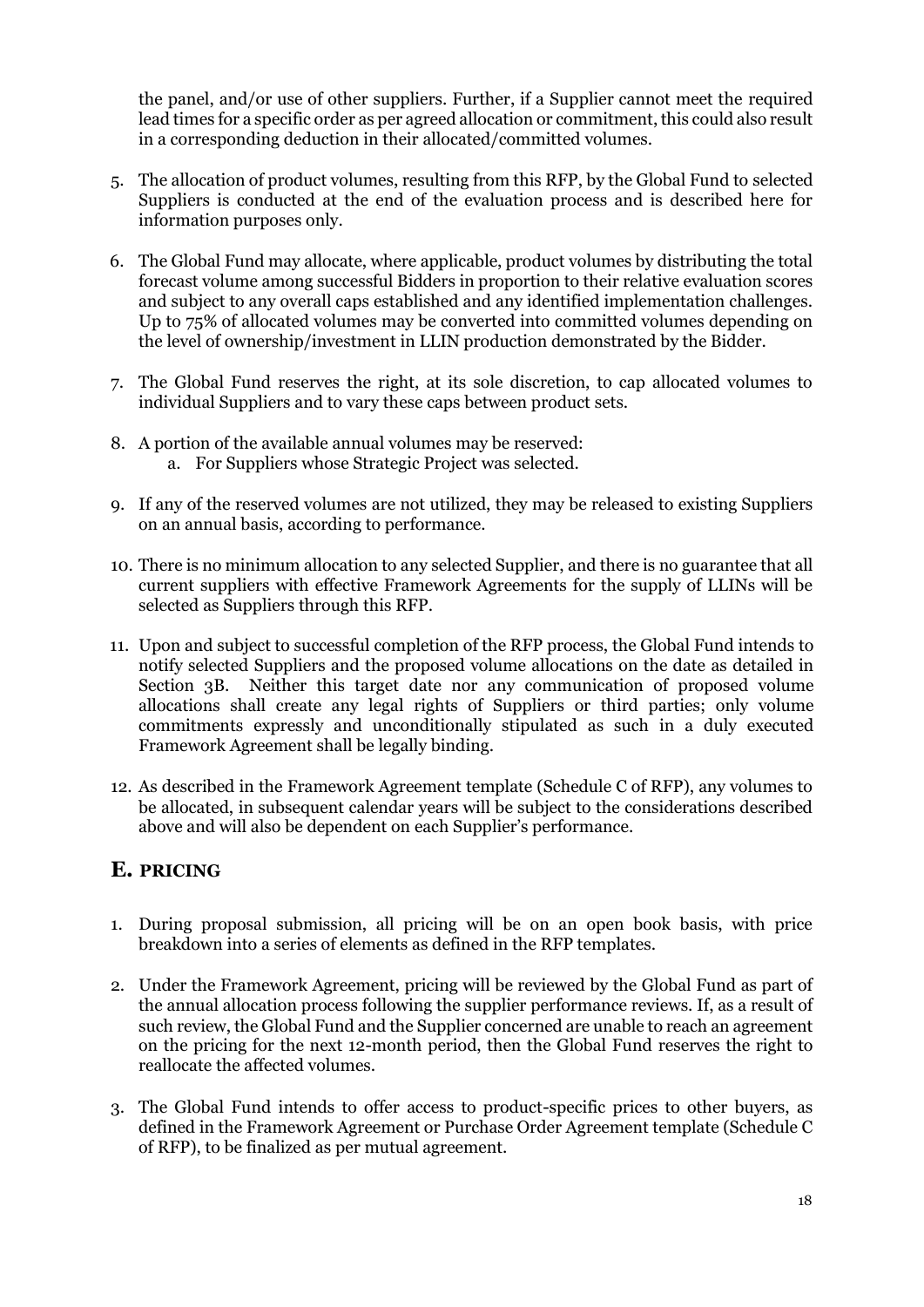4. The Framework Agreement will include a 'most favored nation' clause for the benefit of the Global Fund (see Schedule C of RFP for more information).

## **F. PRODUCT, PACKAGING & QUALITY ASSURANCE REQUIREMENTS**

## **Product Requirements**

1. Minimum standards

For all submitted proposals, the following minimum standards must be met regarding product specification, labeling, and packaging as defined in the WHO Guidelines for procuring public health pesticides.

[http://www.who.int/malaria/publications/atoz/9789241503426\\_pesticides/en/index.ht](http://www.who.int/malaria/publications/atoz/9789241503426_pesticides/en/index.html) [ml](http://www.who.int/malaria/publications/atoz/9789241503426_pesticides/en/index.html) 

2. Specifications

Standard specification

- The standard net specification includes a net with 6 hooks (in a pouch), 6 strings (1.5m) each) in an individual bag.
- The offered nets are to be rectangular and white or light blue or light green color. The maximum height is 180cm.
- All LLINs must have a denier equal to, or greater than, 100\*.

\*Nets must meet the bursting strength requirements as provided for the specific denier in the published WHO specification for the offered type of net.

Any other specification as required beyond these will be included in the Purchase Order from the PSA.

3. Accessories

Accessories have been divided into two groups:

i. Standard accessories:

- 6 Hooks in a plastic pouch
- 6 Strings (length 1.5 meter)
- 1 Individual bag of the Bidder's standard design without additional artwork (nonbiodegradable)
- 1 Label
- Packed in bales of 50 nets

ii. Additional accessories are all other accessories including, but not limited to, the following:

- Leaflet
- Multicolor printing on the label
- Multicolor printing on the bag
- 4. Insecticides

Nets must be treated with a WHOPES-recommended insecticide, such as Permethrin, Deltamethrin, or Alpha-Cypermethrin. Supplier must specify the type of insecticide and concentration (w/w% and mg/m2), which must meet WHOPES minimum criteria: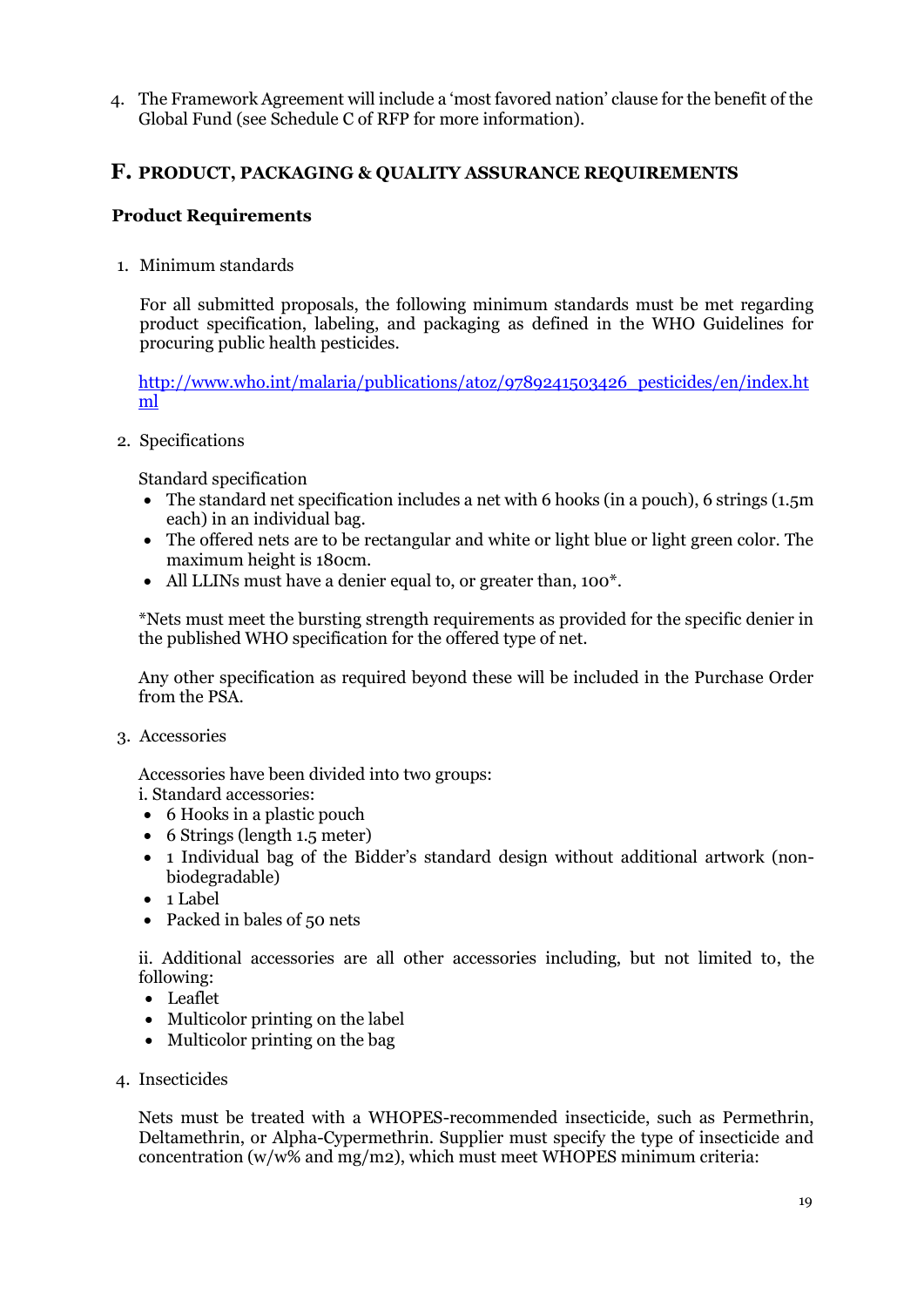[https://www.who.int/neglected\\_diseases/vector\\_ecology/pesticidespecifications/newsp](https://www.who.int/neglected_diseases/vector_ecology/pesticidespecifications/newspecif/en/) [ecif/en/](https://www.who.int/neglected_diseases/vector_ecology/pesticidespecifications/newspecif/en/)

## **Packaging Requirements**

- 1. Labeling
	- a. Labeling should be in line with page 16 in the WHO Guidelines for procuring Public Health Pesticides, per the document listed below:

[http://www.who.int/malaria/publications/atoz/9789241503426\\_pesticides/en/index.ht](http://www.who.int/malaria/publications/atoz/9789241503426_pesticides/en/index.html) [ml](http://www.who.int/malaria/publications/atoz/9789241503426_pesticides/en/index.html)

### b. General Label

The following information must be printed (in indelible ink) on the label attached to each LLIN:

- Brand or trade name
- Name of registration holder (if applicable) or manufacturer
- Registration number (if relevant)
- Name of active ingredient, and concentration of active ingredient (mg per square meter)
- Size of the net (length x width x height for rectangular)
- Fiber composition
- Batch number
- Date of release
- Filament count
- Fabric weight  $(g/m2)$
- Linear density of fibers
- Flammability
- Use instructions
- Care and washing instructions

### c. Care Label

The label must be printed in indelible ink, stitched into a seam inside the net, and contain the following information:

- Standard pictograms for washing: five pictograms according to ISO 3758, indicating: gentle wash at no more than 30 °C, no bleaching, no use of a drying machine, no ironing and no dry cleaning
- Storage conditions

**Note:** It is acceptable to have the general label information and the care label's information on a single label.

#### 2. Bulk Packaging

LLINs must be packed in bales of 50 units, unless specified otherwise.

Nets without individual bag must be packed sufficiently to prevent damage during baling, transport and delivery. This may include additional materials such as plastic sheets and/or a 2nd bale bag.

Bales must:

• Be water resistant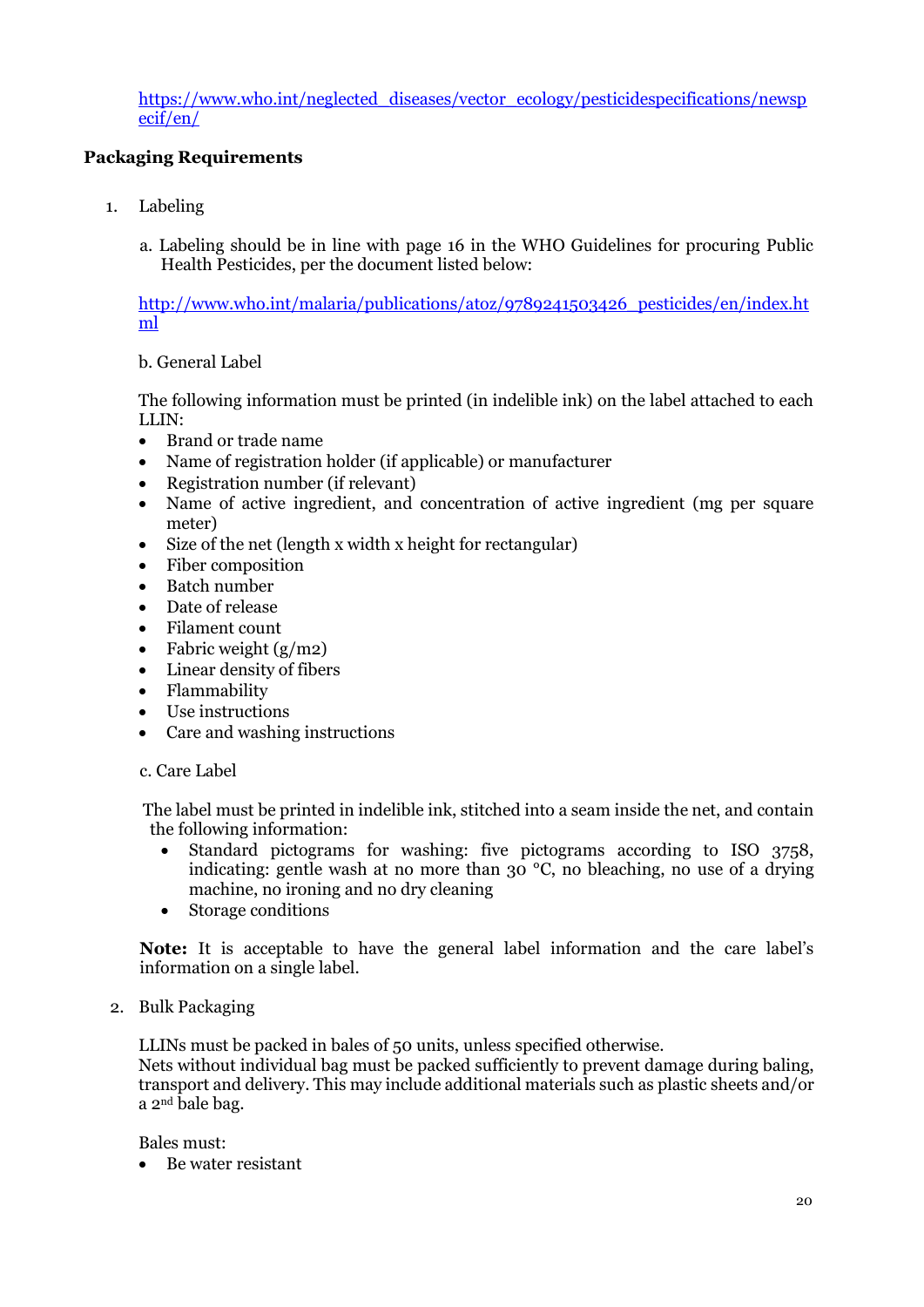- Be protected by a woven plastic bag that is sufficient to prevent damage during transit
- Weigh no more than 35 kg

The following information must be printed or handwritten on the bale in indelible ink:

- Brand name, manufacturer name, country of manufacture, date of production
- Batch / lot number
- Size in cm (length x width x height for rectangular nets)

#### Bale color

Pyrethroid nets must be packed in white bales, PBO nets and dual AI nets must be packed in colored bales. The proposed colors are:

- PBO nets: yellow, plus the letters PBO must be printed in bold capital letters as part of the bale markings
- Dual AI nets: blue. Another bale color may be added to distinguish between different types of dual AI nets.
- 3. Individual Packing

Each LLIN must be individually in a sealed plastic bag that is sufficient to prevent damage during transport and delivery.

The following information must be printed either on the bag or printed on a leaflet inside a transparent bag:

- Brand name or trade name
- Name of registration holder (if applicable) or manufacturer
- Registration number (if relevant)
- Name of active ingredient
- Concentration of active ingredient
- Size of net (length x width x height for rectangular)
- Fiber composition
- Batch number
- Date of release
- Standard pictograms for washing: five pictograms according to ISO 3758, indicating: gentle wash at no more than 30  $\mathrm{^{\circ}C}$ , no bleaching, no use of a drying machine, no ironing and no dry cleaning
- Filament count
- Fabric weight  $(g/m2)$
- Linear density of fibers
- Flammability
- Use instructions
- Care and washing instructions
- 4. GS1 standards

The GS1 standards for LLINs will be adopted by the Global Fund during the implementation period. The labeling and packaging requirements above will be modified accordingly. Suppliers will be required to meet GS1 standards after adoption.

### **Quality Assurance Requirements**

1. All LLINs procured with Global Fund funding – including those to be procured through this RFP must be pre-qualified by WHO or recommended for use by the WHO Pesticide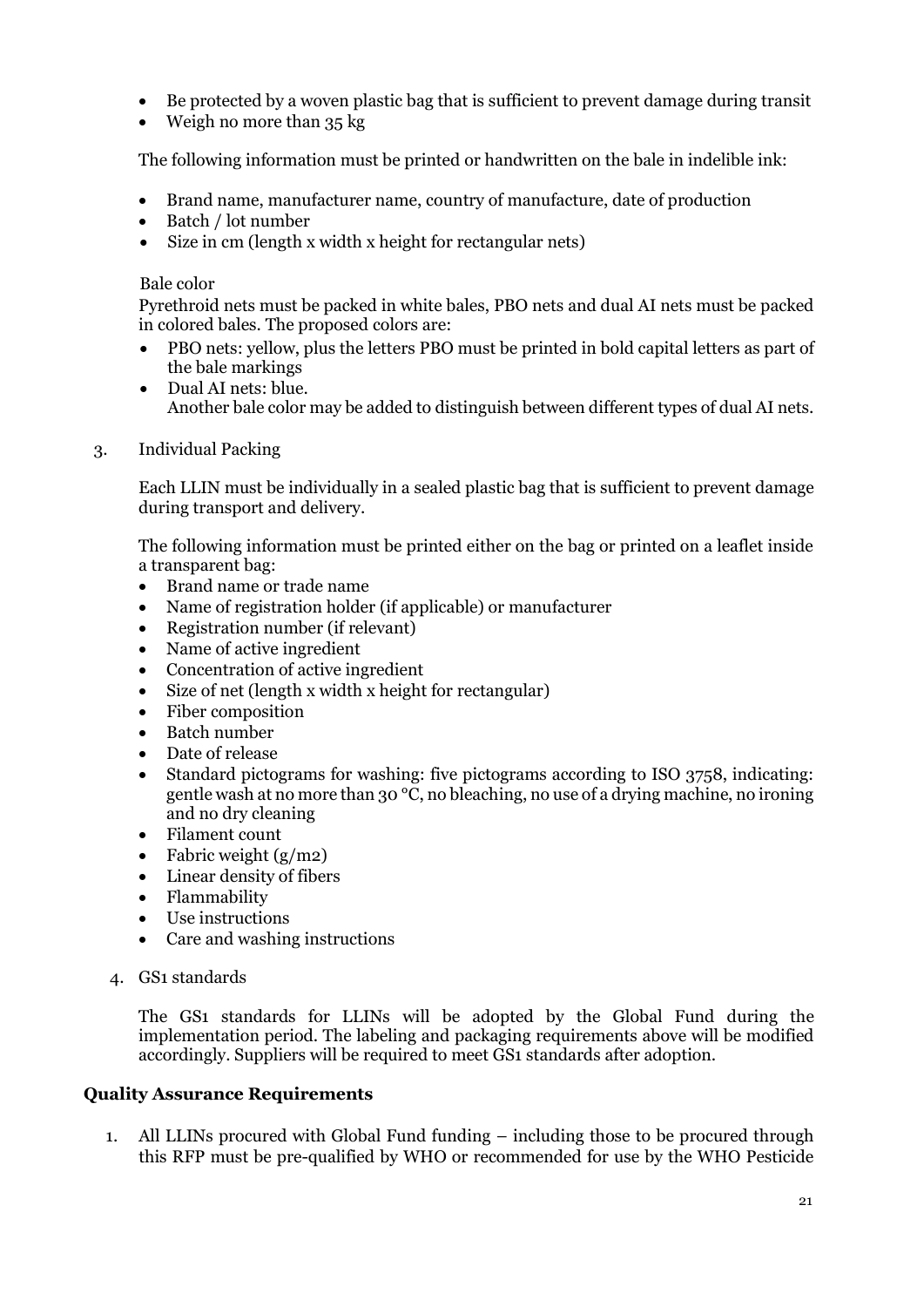Evaluation Scheme, or acceptable for procurement using grant funds, as determined by the Global Fund based on the advice of the ERP and linked to a published WHO Specification.

<https://www.who.int/pq-vector-control/prequalified-lists/en/>

Pesticides must be compliant with specifications indicated by WHOPES, as specified at the following website: [https://www.who.int/neglected\\_diseases/vector\\_ecology/pesticide](https://www.who.int/neglected_diseases/vector_ecology/pesticide-specifications/newspecif/en/)[specifications/newspecif/en/](https://www.who.int/neglected_diseases/vector_ecology/pesticide-specifications/newspecif/en/)

2. Bidders are required to complete the "Certificate of Conformance and Acknowledgement" (Schedule A) with their proposal, including the sections regarding quality assurance. Completion of the Officer's Certificate of Conformance and Acknowledgment shall constitute a representation and warranty by the Bidder that Bidder complies with Quality Assurance Requirements spelled out in this RFP document, all other documents incorporated by reference, and Schedule C agreement provisions.

- 3. Product requirements Suppliers are required to implement the labelling and packaging requirements and to manufacture Vector Control products in line with the current approval received.
- 4. Manufacturing requirements

Suppliers are required to:

- Ensure compliance with Quality Management Systems standards including risk management such as ISO 9001.
- Ensure compliance with Good Storage and Distribution Practices Standards.
- Perform a commercial stability program. After approval, Suppliers are required to retain samples of products manufactured and to undertake stability studies under long-term conditions each year as the product is manufactured. These studies are referred to as annual stability or commercial stability and are conducted to monitor product quality.
- 5. Global Fund Inspection and Testing

Suppliers must allow specific Global Fund QA/QC activities during implementation.

As part of the quality assurance process established for the Pooled Procurement Mechanism which includes pre-shipment inspection and quality testing – i.e. physical and chemical testing of nets – will be maintained and managed by the PSA, unless otherwise indicated. Certificates of analysis, listing all parameters as defined in the WHO Specifications for public health pesticides available on the WHO website at [https://www.who.int/neglected\\_diseases/vector\\_ecology/pesticide](https://www.who.int/neglected_diseases/vector_ecology/pesticide-specifications/newspecif/en/)[specifications/newspecif/en/](https://www.who.int/neglected_diseases/vector_ecology/pesticide-specifications/newspecif/en/) will be required and reviewed at pre-shipment level by the

laboratory contracted for the physical/chemical Quality Control testing. All consignments will be visually inspected, and samples tested for all parameters (physical and chemical testing) according to the WHO published specifications.

6. Quality defects, Complaints & Vigilance Suppliers will ensure adequate management of quality defects and complaints including root cause investigations and reporting to relevant Authorities and WHO prequalification

## 7. Documentation

Suppliers must maintain technical documentation for each type and family of products. This documentation should demonstrate how each Vector Control product was developed,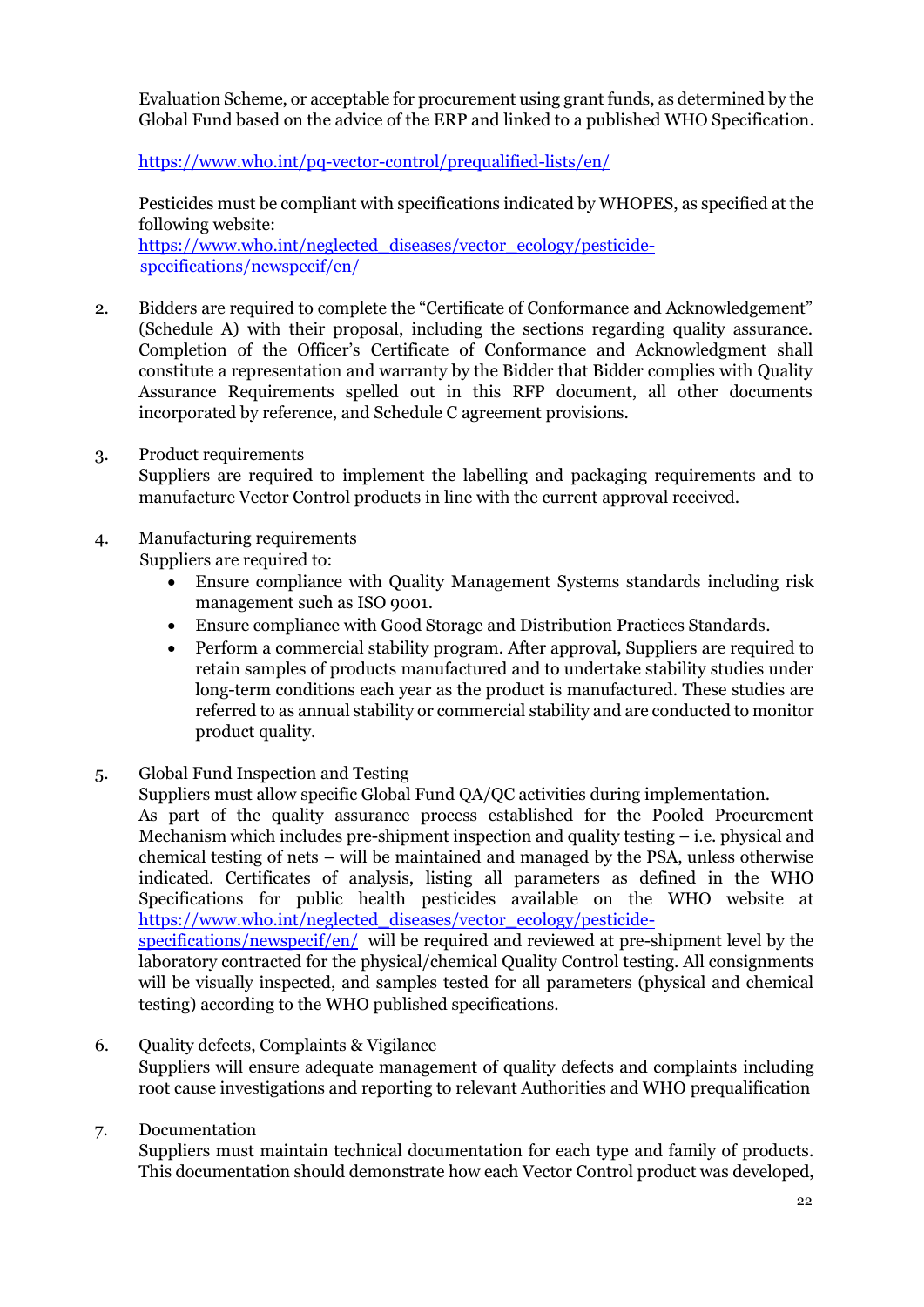designed, manufactured and controlled. This documentation should be revised to reflect any changes made during the lifecycle of the Vector Control products through normal application of the Supplier's QMS.

## 8. Regulatory compliance

Suppliers are expected to provide continuous assurance of regulatory compliance. This can be demonstrated in allowing access to regulatory documentation such as Audit reports and CAPAs. In addition, the Global Fund may elect, at its discretion, to conduct site visits as part of the Quality Assurance process.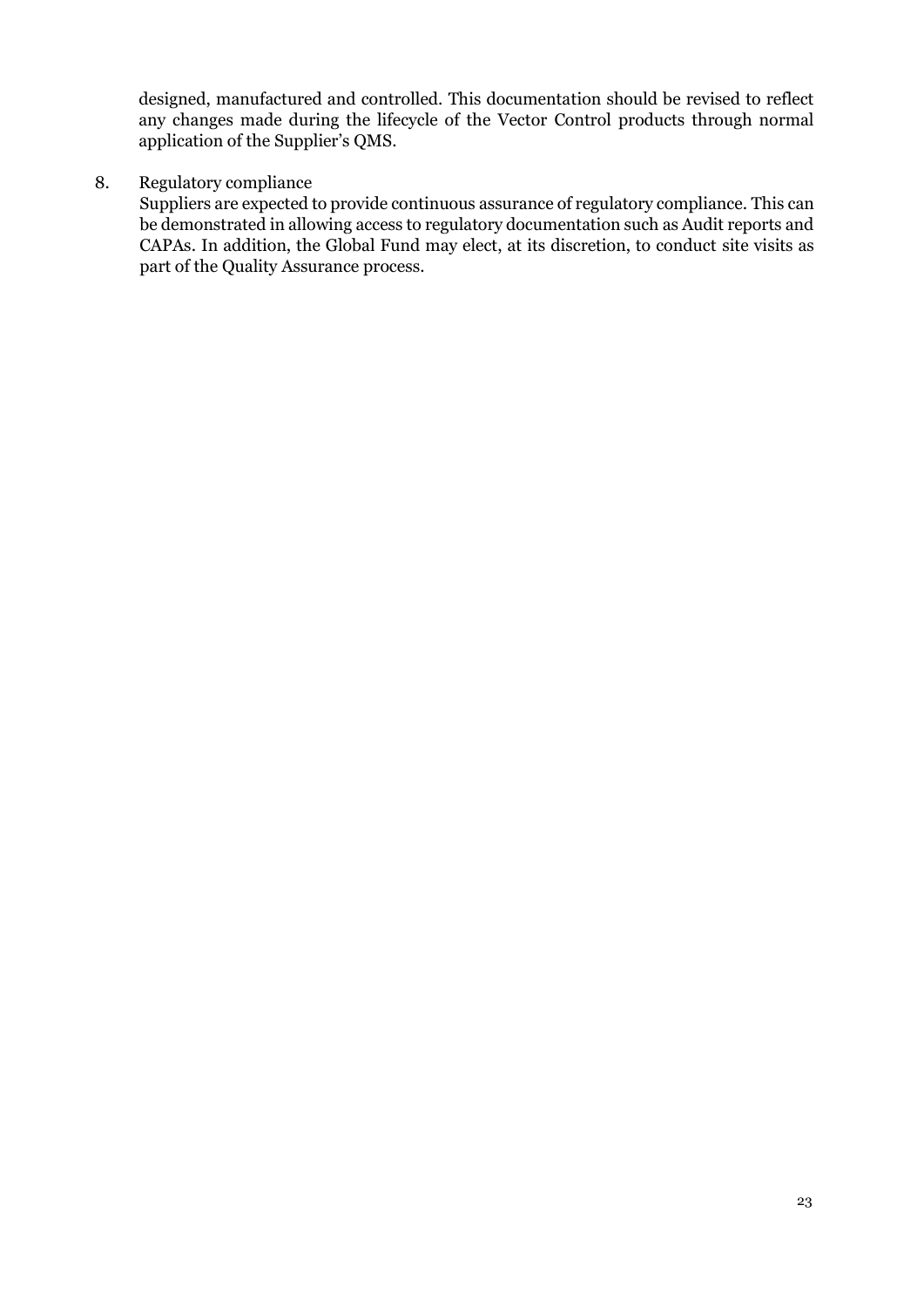- 1. By submitting a proposal for this RFP, including the Officer's Certificate of Conformance and Acknowledgement contained in Schedule A, the Bidder agrees to the terms and conditions of all documents mentioned in Section 3A and to the following terms:
	- a) The Global Fund makes no offer of a contract by posting this RFP or evaluating any proposals submitted in response to it, and there is no legal agreement or relationship, whether in contract (express, implied or collateral) or tort, created by this RFP process between the Global Fund and any Bidder, with the sole exception of the provisions of Sections 3A and 5.
	- b) The Global Fund may, at its discretion, change the scheduled time of the key activities of this RFP, or revise this RFP and any of its Schedules, by issuing an amendment to this RFP. All Amendments to this RFP will be posted on the Global Fund website a[t](https://www.theglobalfund.org/en/business-opportunities) [https://www.theglobalfund.org/en/business-opportunities.](https://www.theglobalfund.org/en/business-opportunities) It is the Bidder's responsibility to consult the Global Fund's website to ensure that it is aware of amendments to, and additional information for, this RFP.
	- c) Global Fund expressly reserves the right to amend, withdraw, or cancel this RFP process and/or its sourcing strategy, change the timeline, and to reject any or all proposals, in whole or in part, at any time and for any reason, without liability or penalty to any party.
	- d) This RFP shall not be construed as a contract or a commitment of any kind. This RFP in no way obligates the Global Fund to award a contract, nor does it commit the Global Fund to pay any cost incurred in the preparation and submission of the proposal(s). Participation in this RFP is subject to the terms and conditions contained herein.
	- e) Bidders shall be solely responsible for their own expenses, if any, in preparing and submitting a proposal in response to this RFP. This includes any costs incurred during functional demonstrations and subsequent meetings, workshops and negotiations.
	- f) The Global Fund will be under no obligation to reveal or discuss with any Bidder how a proposal was assessed, or to provide any other information relative to the selection process. Bidders whose proposals are not selected will be notified in writing of this fact and shall have no claim whatsoever for any kind of compensation.
	- g) The Global Fund may, at any stage of this RFP: (a) reject any or all proposals or price submissions; (b) accept for award a proposal or price submission other than the lowest cost proposal or price submission; (c) accept more than one proposal or price submission; (d) accept alternate proposals or price submissions; (e) accept part of a proposal or price submission; (f) waive informalities and minor irregularities in proposals or price submissions received; (g) cancel this RFP.
	- h) There are no other arrangements or understandings between any Bidder and the Global Fund with respect to this RFP other than the text contained herein.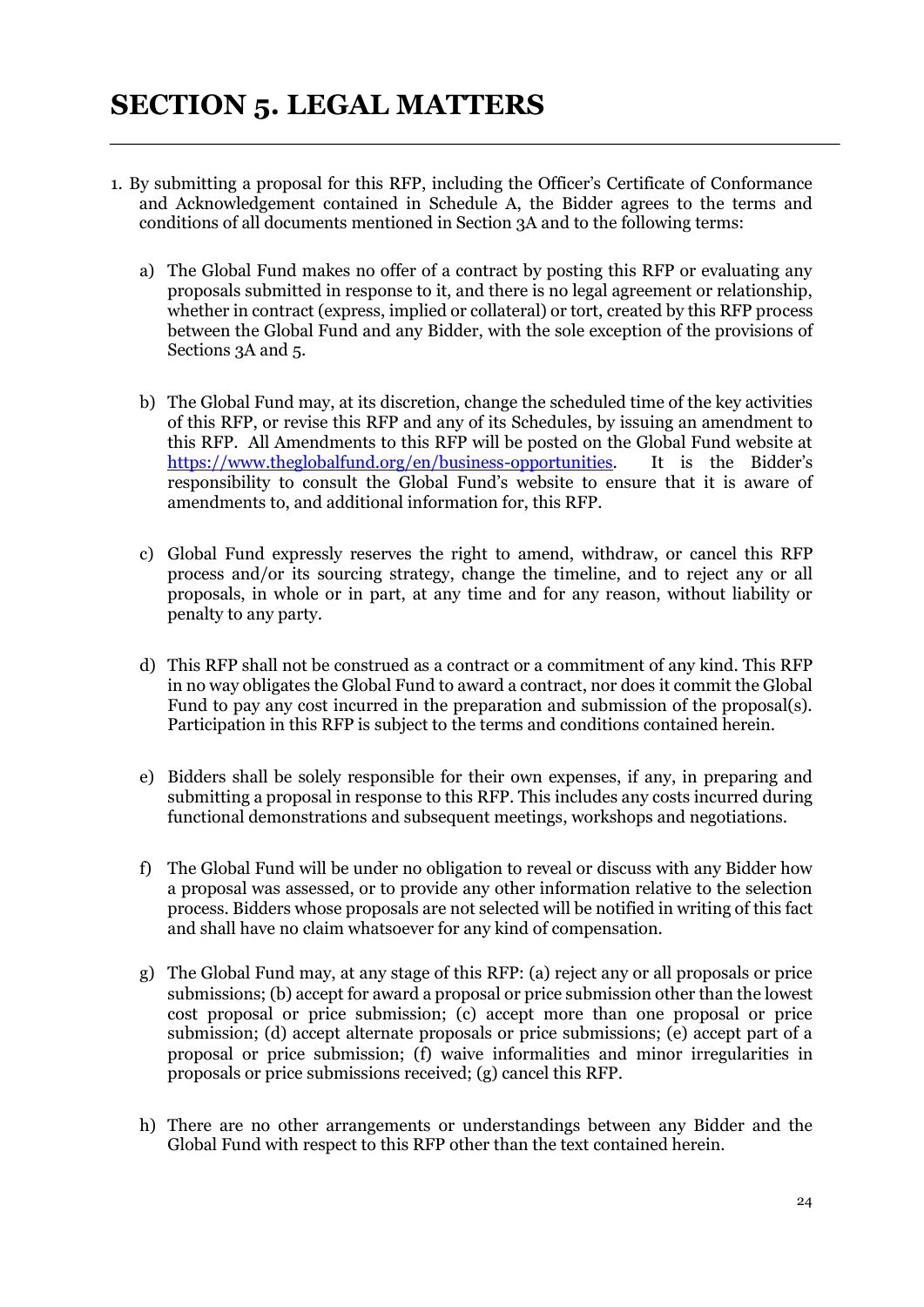- i) Any dispute, controversy, claim, or issue arising out of this RFP or surrounding this process, shall be finally settled by arbitration conducted in accordance with the United Nations Commission on International Trade Law (UNCITRAL). The number of arbitrators shall be one; the appointment authority for such arbitrator shall be the International Chamber of Commerce International Court of Arbitration. The place of arbitration shall be Geneva, Switzerland, and the language used at the arbitration shall be English.
- j) The investigative, decision-making, and sanctions policies and processes of the Global Fund, including the activities of its Inspector General, the Global Fund's Code of Conduct for Suppliers, and consideration of any findings of fraud or abuse by the Global Fund Sanctions Panel, should the Global Fund in its sole discretion choose to refer the matter to the Sanctions Panel, can and shall apply to (i) this RFP and (ii) any other matter relating to procurement of LLINs pursuant to this RFP, and these processes may include, without limitation, public disclosure at the Global Fund's full discretion of any findings and/or decisions.
- k) The Global Fund has full discretion to investigate any potential fraud or abuse, whether occurring in the past, present or future, associated with the procurement of LLINs pursuant to this RFP, and the Global Fund at its full discretion may publish the findings of such investigations; through participation in this RFP process, the Bidder acknowledges these processes and shall not challenge in any setting the investigation by the Global Fund of potential fraud or abuse associated with procurement of LLINs pursuant to this RFP, the dissemination of investigation findings and the responses undertaken by the Global Fund to findings of fraud or abuse, in all cases whether occurring in the past, present or future.
- l) Nothing contained in this RFP may be construed as a waiver, express or implied, of the privileges and immunities accorded to the Global Fund, whether as of the date of this RFP or accorded thereafter.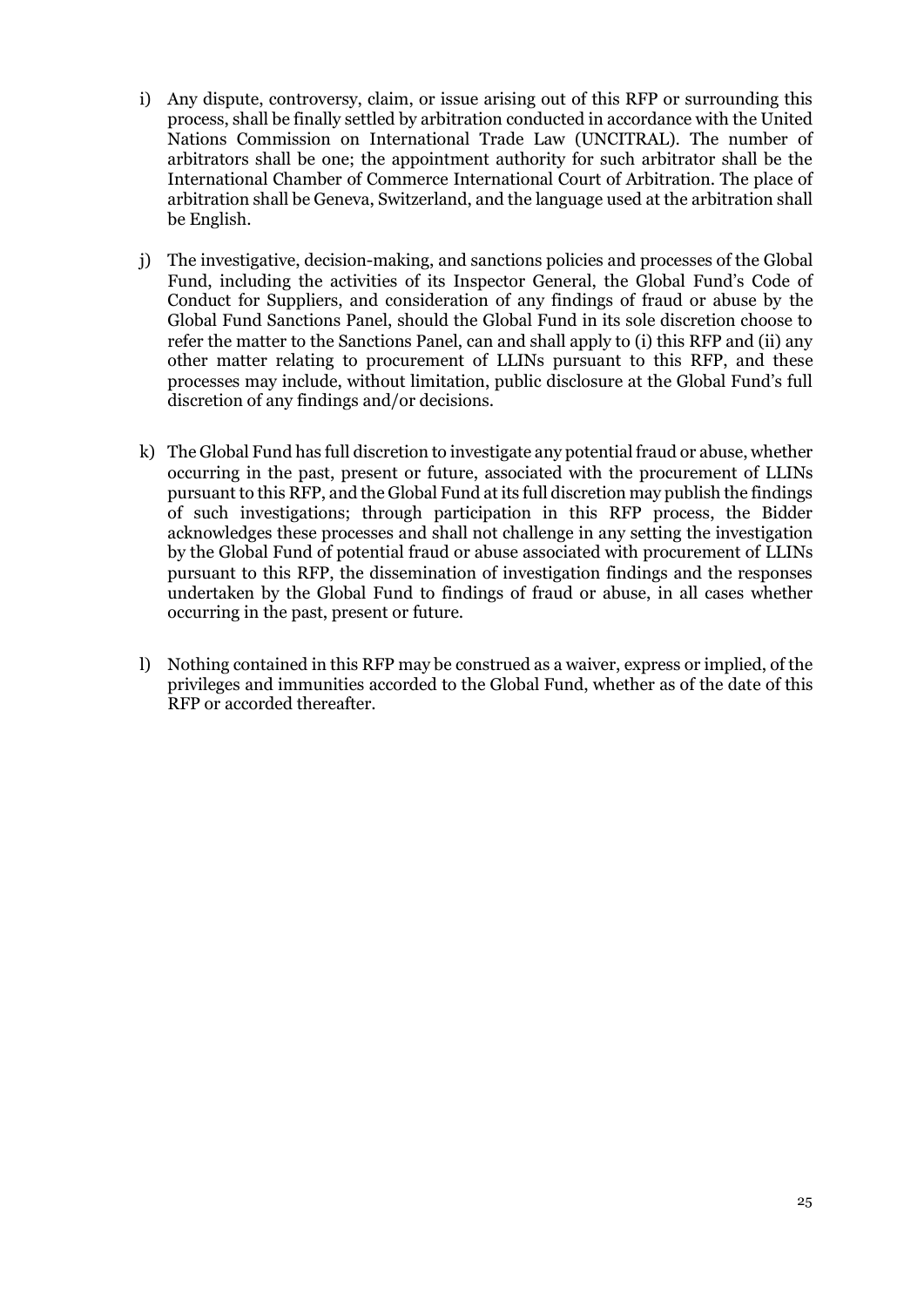## **Schedule A Officer's Certificate of Conformance and Acknowledgment**

\*\*\*\*\* Issued Separately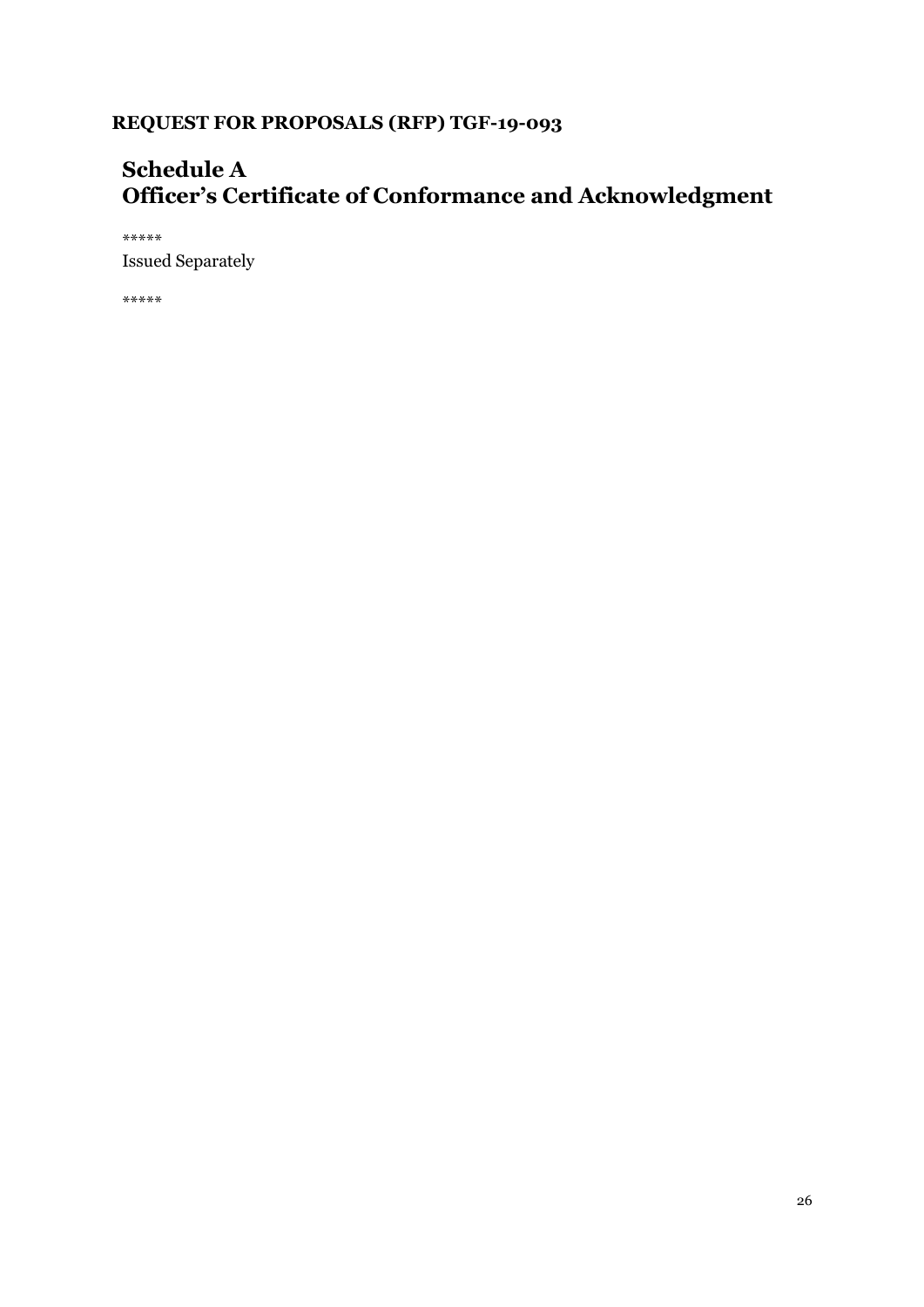# **Schedule B Form of Confidentiality Agreement**

\*\*\*\*\*

Issued Separately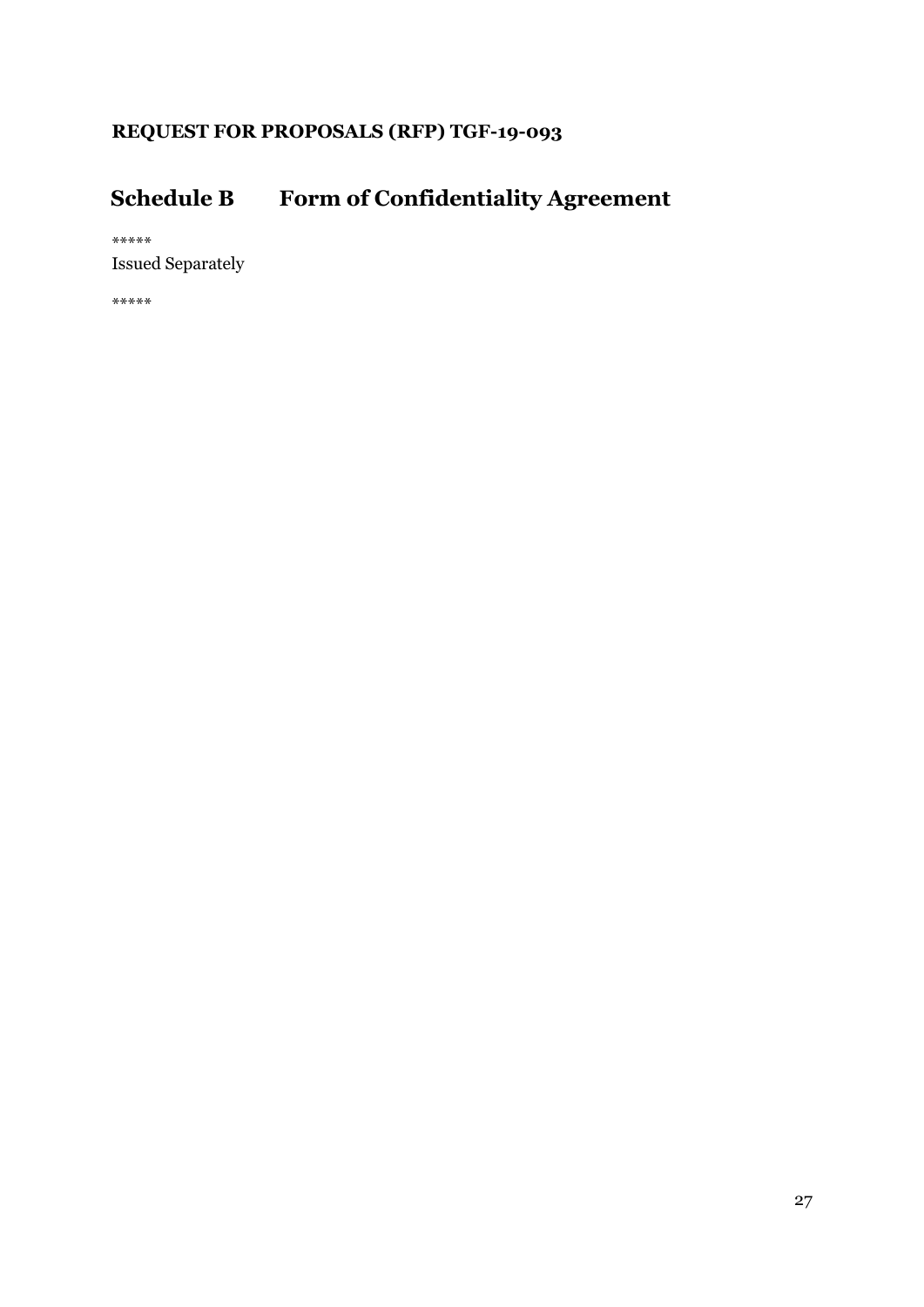## **Schedule C Draft of Framework Agreement between the Global Fund and Suppliers**

\*\*\*\*\*

Issued Separately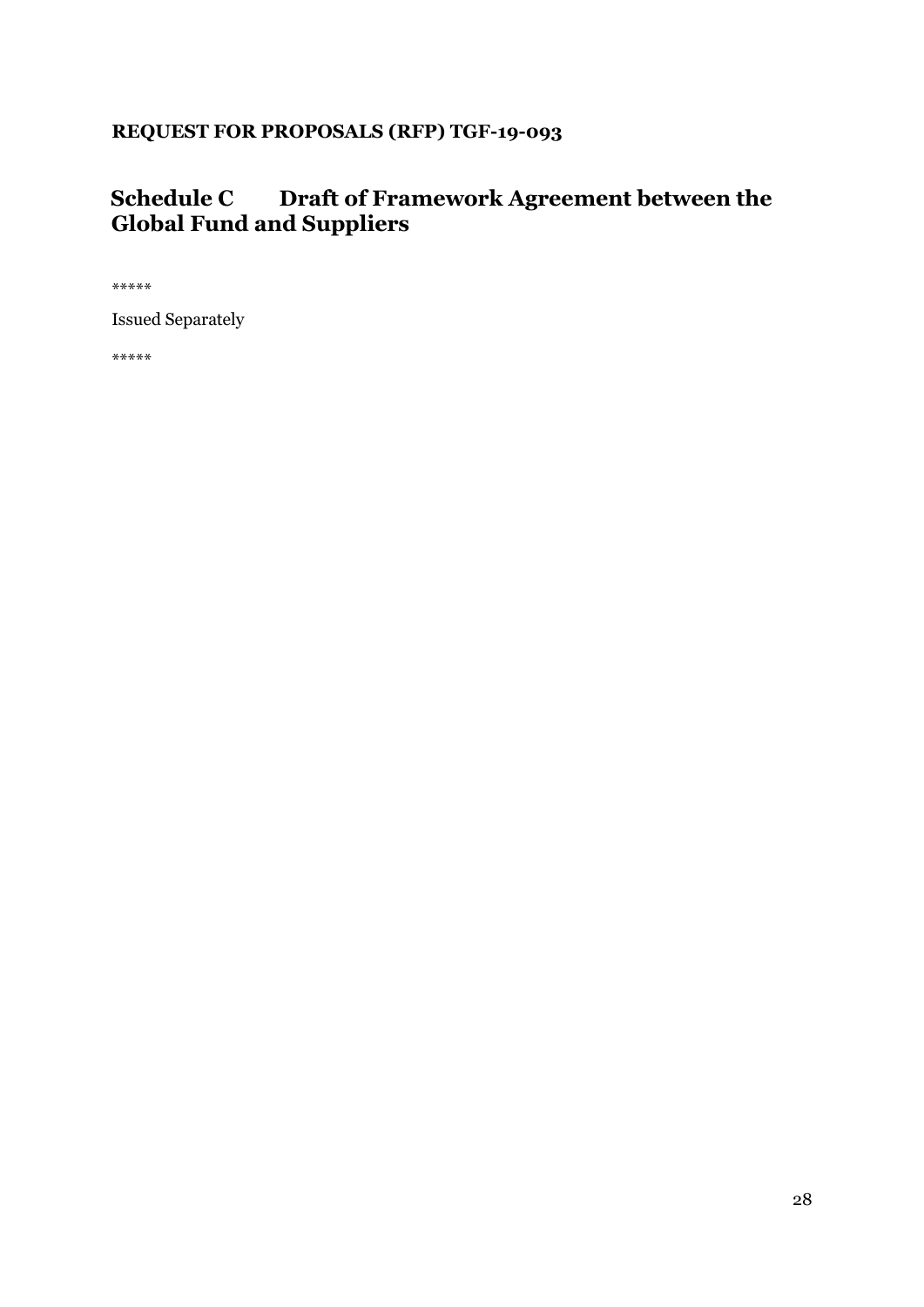## **Schedule D Demand Forecast for LLINs for 2020/2021**

Below is an indicative annual demand forecast based on information available as date of publication of this RFP.

| Product            | 2020       | 2021        |
|--------------------|------------|-------------|
| 1. Pyrethroid nets | $64 - 72M$ | $72 - 75M$  |
| 2. PBO nets        | $11 - 18M$ | $13 - 25M$  |
| <b>TOTAL</b>       | $75 - 90M$ | $85 - 100M$ |

Since 2020 is the last year of the current grant implementation period most 2020 orders are expected to be placed by the end of Q1/early Q2. These orders must be delivered to the countries before the end of 2020.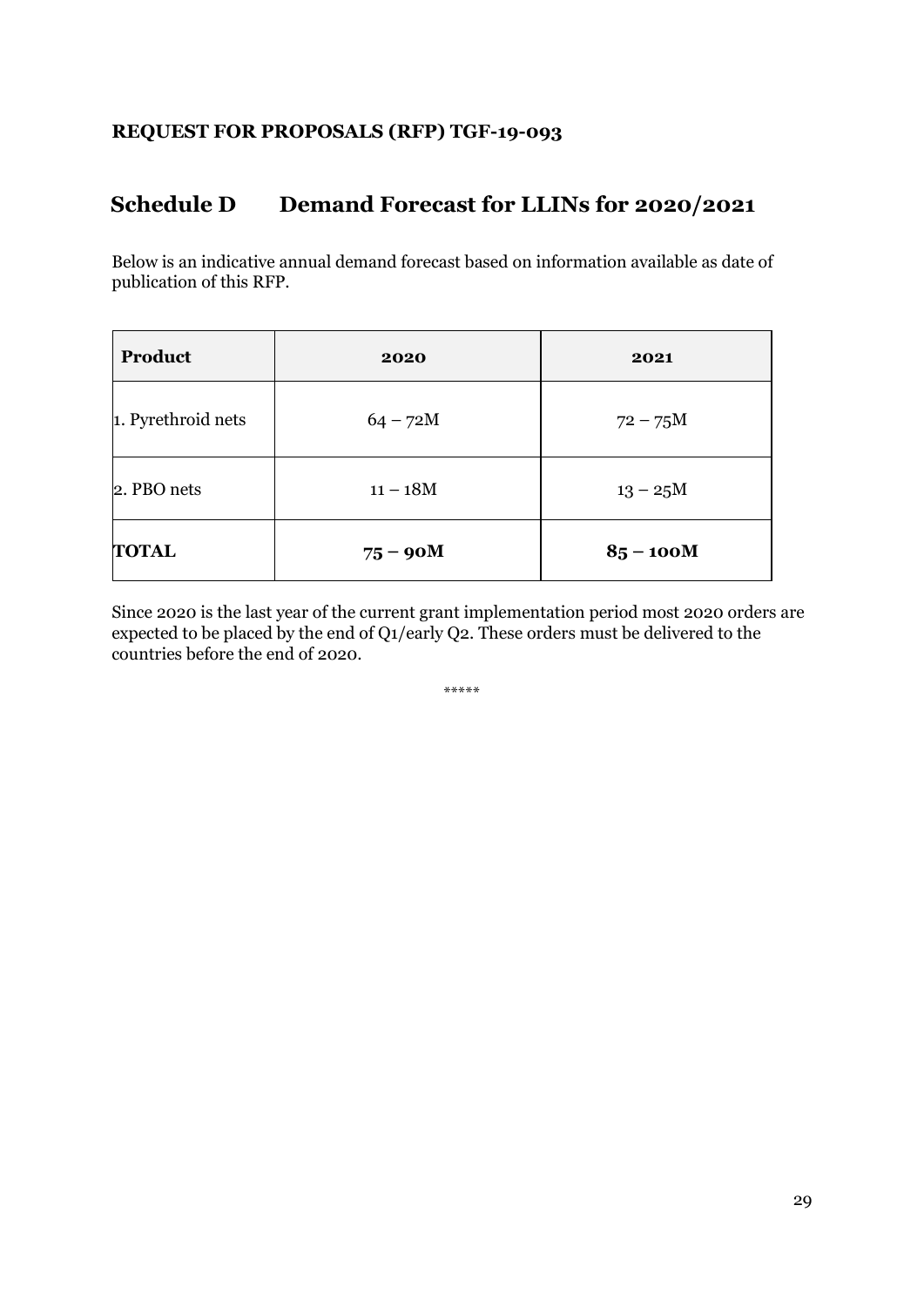## **Schedule E Response Templates**

These are presented as three separate Excel Files:

- Schedule E1: Commercial
- Schedule E2: Technical
- Schedule E3: For Information and Implementation

\*\*\*\*\* Issued Separately